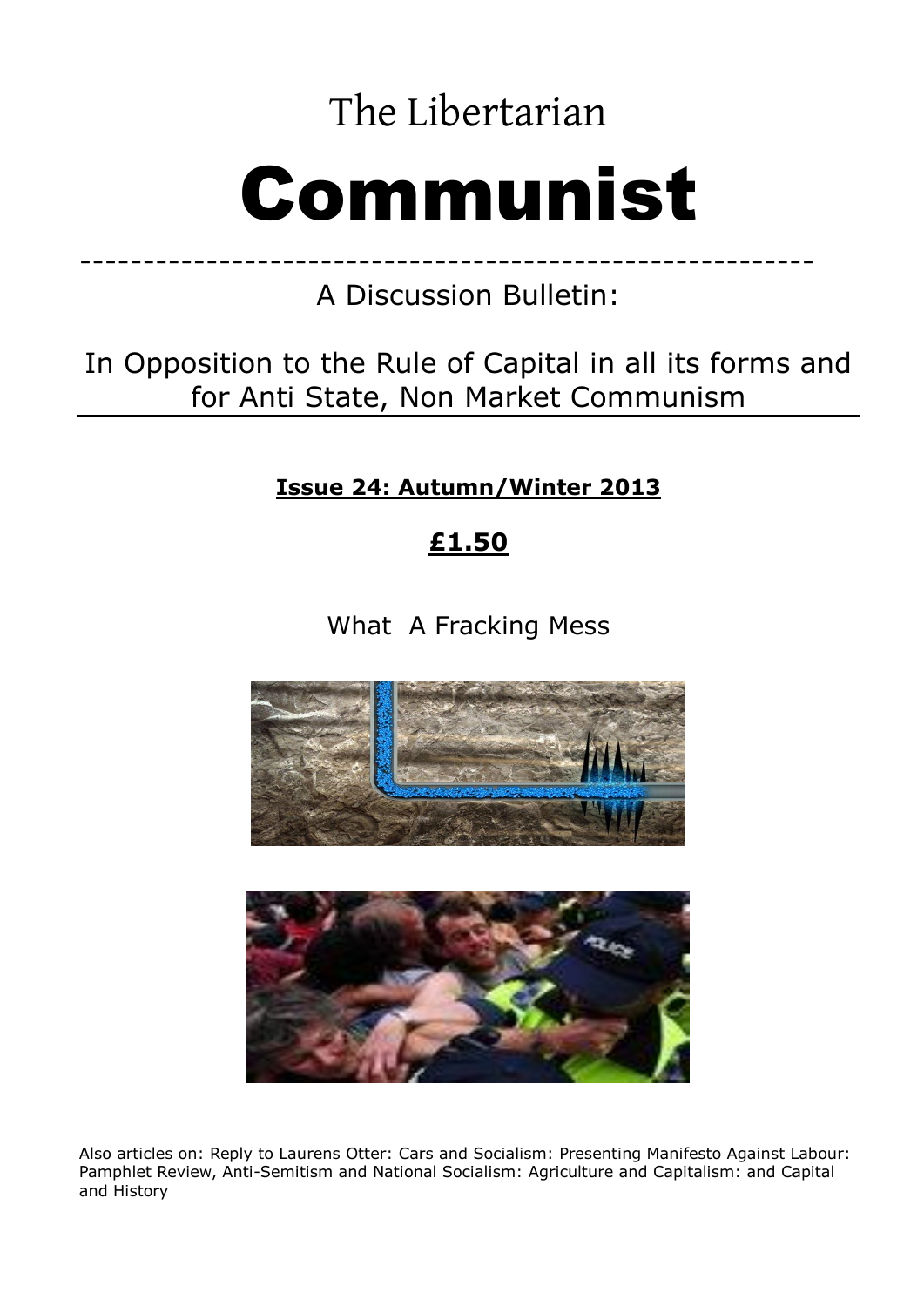The purpose of The Libertarian Communist is to promote discussion amongst the Anti State, Non Market sector irrespective of whether individuals or groups consider themselves as Anarchist, Communist or Socialist as all such titles are in need of further qualification. If you have disagreements with an article in this or any other issue, wish to offer comment or want to contribute something else to the discussion then please get in touch. If any article focuses on a particular group then that group has, as a matter of course, the right to reply. So please get in touch with your article, letters and comments. You can do this by contacting libcom.bulletin@yahoo.co.uk or writing to Ray Carr, Flat 1, 99 Princess Road, Branksome, Poole, Dorset, England, BH12 1BQ

==================================================================================

# **Contents**

Page :2 A Reply to Laurens Otter and Some Further Notes. Dedicated to Tony Turner: Lyla Byrne. This relates back to issue 22 and some comments Laurens made to Lyla's article The Inherent Unhealthiness of Hierarchical Sysems in issue 21

Page : 5 Fracking About with the Planet:: Ricardo Monde. The debate on fracking hit the headlines in Britain in August with protests in West Sussex. This article takes a critical look at fracking and examines the debte which errupted in the SPGB following a seemingly pro fracking stance in the Pathfinder column in the Socialist Standard last January.

Page : 11 Cars and Socialism: Stephen Shenfield (Stefan). This article examines the problems caused by cars in capitalism and whether they could have any future in a sustainable socialist society.

Page : 14 Presenting the Krisis Groups Manifesto Against Labor: Norbert Trenkle. This article appeared previously on libcom.org it seeks to explain the ideas contained in that manifesto and gives a brief introduction to the development of the Krisis group.

Page : 19 Pamphlet Review: Here we provide a brief review of a short work by Moishe Postone entitled Anti-Semitism and National Socialism. This pamphlet examines the roots of anti-Semitism and its relationship to the ideas of National Socialism.

Page : 22: How Agri-Food Corporations Make the World Hungry: Basicall this article from a few years ago explores the relationship between the rule of capital and the hunger that still exists in so many parts of the world.

Page : 23: Capital and History: Robert Kurz. We are pleased to present this brief article by the late Robert Kurz. Written in 2009 this critiques the postion taken by most which only concerns when and how capitalism will come out of its present crisis and fails to offer a pespective beyond the capital system.

#### Pages: 23/4: Anti State, Non Market Group Directory

# **A reply to Laurens Otter and some further notes. Dedicated to Tony Turner. Lyla Byrne**

I seem to elicit erroneous representations of what I have said (and sometimes of what I am or have done), with associated criticisms. Especially in this type of society, many find themselves in similar situations I'm sure. I entreat those who are interested to be wary of this, to check the original and think about things for themselves. According to Laurens Otter I said that 'it's wrong to say capitalists are self-interested'. Firstly, my comment was couched in 'I think', which means it is not a statement as of fact, but speculation. Secondly I was speculating about ruling minorities in general, and thirdly I didn't say 'it's wrong'! An apology is in order, actually.

The thought in Libcom 21, is that *to describe a ruling minority as functioning according to self interest is an oversimplification that can be misleading*. And it has a context – which I will come to later. 'Over simplification' has a more than subtle difference in meaning to 'wrong'. To suggest that the meaning of 'over simplification' is equivalent to the meaning of 'wrong' is a big oversimplification. 'Over simplification' does not imply that something is entirely – or perhaps even largely wrong, but that it doesn't say enough. I am sure that capitalists are self interested - as we are all self interested in various ways. I did not deny this. I went on to suggest that it is *more*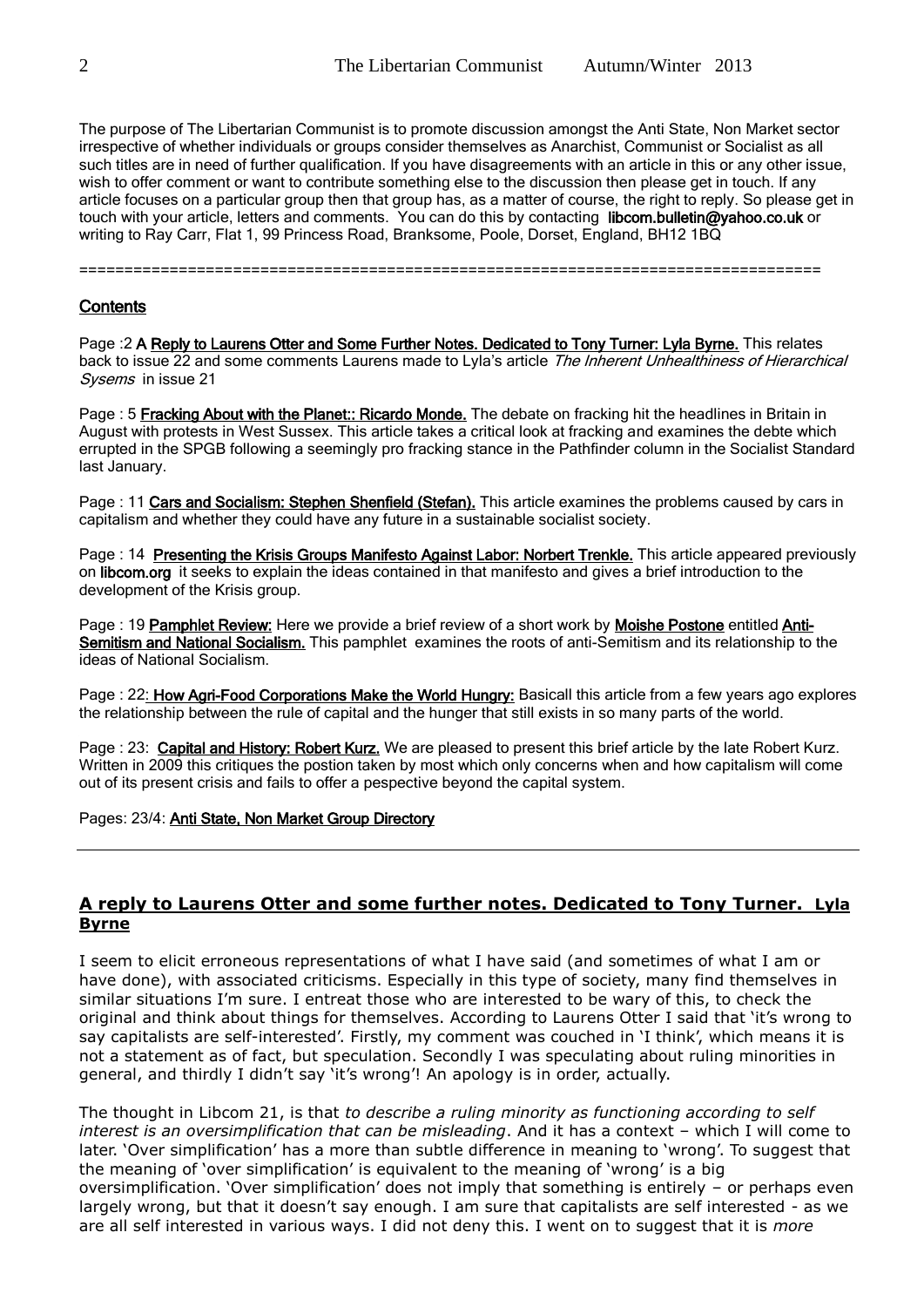*accurate* to say that capitalists tend to have, or perhaps necessarily have a 'too limited self interest', or 'an unhealthy self interest' – for reasons that I go into in the article that are explicitly both social and ecological (L.O also suggests that I am only making an ecological argument).

Something that comes out of this for me is more clarity about the importance of specifying what type of 'self interest' we are referring to, i.e. what the interest is in or for. For example:Profit making is in the interests of capitalists *for control*, and control is in their interests *for profit making.* We especially need to distinguish not only between the conflicting interests of capitalists and workers to do with finance, or possession in itself; but also between conflicting interests that that affect us all as human beings, namely:

#### **a) Our self interest in capitalist terms.**

Or: *interests according to the profit principle, financial value and individualistic morality/ethics.* 

#### **b) Our self interest in terms of healthy,**

**enjoyable life.** Or: *interests according to health principles – a health based morality/ethic.* By this I mean: directly valuing individual/social/ecological wellbeing; having humanitarian and ecologically sustainable principles.

b) Is our evolutionary and cultural legacy as social animals of empathy, care and appreciation for each other and our life supporting ecology, and of studying health in a more objective way. [There is more evidence about this in 'A life worth choosing' which is in libcom 22, and which I hope to make available in a fuller version at **stephenshenfield.net** together with more references.]

There is plenty of information now about how the forces that comprise capitalism – financial ownership, the pursuit of profit, competition instead of cooperation, class division and so on, cause unnecessary loss of health, and prevent healthy developments. Capitalism self perpetuates *by causing dysfunction*, and thus as it goes on, the health situation has been getting worse in fundamental ways that are completely socially and ecologically interrelated – such that now the very existence the whole biosphere is threatened. It is time for everyone to accept that

capitalism is an unhealthy system for human beings.

All of us, including capitalists, are part of society, and part of the ecology. Although there are still healthy things going on at present, being part of an unhealthy social system is by definition an unhealthy condition for any human being, in two interconnected ways: 1) In terms of having a healthy society and ecology to be part of – to live in. 2) In terms of developing their personal human potential for healthy consciousness and creativity. A layer of concerns about finance and status; about controlling others and indeed resources in general to make money out of them, is interposed in many social/ecological relationships; and this has affects in various ways on other relationships also, distracting from them and introducing fears and suspicions and habitual controlling attitudes for example.

Capitalism is in the interests of capitalists for maintaining themselves as capitalists, but it is clearly *not in their interests as whole human beings*. I think that this would now be accepted by most in the S.P.G.B; and that Tony Turners stand on the matter was important in moving things on to be more sensible. It is not an expelling issue now.

In comparison to b), a) is a very limited form of self interest indeed, and far too limited to be healthy. In the short term it limits the quality of interactions with others and the rest of environment; and in the long term, the associated lack of awareness, care and responsibility about the changes that are being produced is a road to ruin. Notably, to make sense, L.O. qualifies what he means by capitalist self interest as being 'short term interests' – which expresses that they are limited in this sense. However it is very odd that L. O. says that I 'neglect the possibility that the capitalist class are so caught up with their short-term interests, that they cannot see that they too would go down when [*if*] the ecology collapses' – as this is one of the main points that I am making by saying that their self interest is too limited...........

As indicated by a), workers self interest *in capitalist terms* is also very limited. One of the ways that capitalism perpetuates itself is by promoting interests that produce general psychological/social/ecological ignorance, such that the majority largely condone and collude with the multiple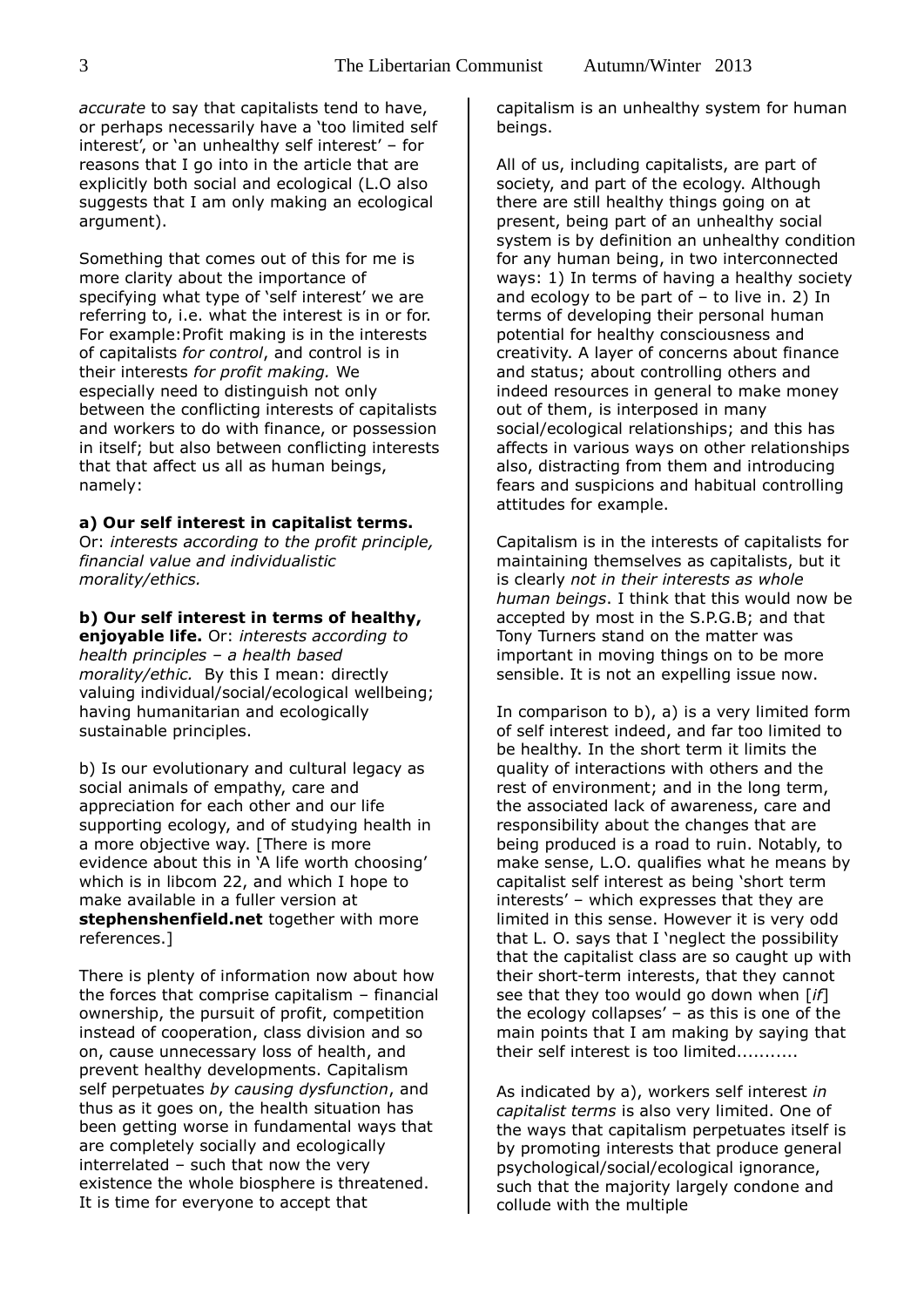psychological/social/ecological abuses of the capitalist class. It is mainly the working class that carry out these abuses  $-$  by doing what they are told to do for money – often for more money than they need for wellbeing as things are, by buying stuff that causes harm to produce and/or to use and by *not doing*; by not self organizing to make a healthier world.

Perhaps some capitalists consciously promote policies which cause ignorance and dysfunction, so as to keep people unnecessarily carrying out and buying into abusive practices/blaming each other instead of the system/fighting for their master's profits in wars/generally controllable. However this sort of thing is mainly maintained by the inherent structures, pressures and stresses in the system, without conscious manipulation.

One result is that the ruled majority also cannot see *that they will go down if the society/ecology collapses.* They also, as a whole, have remained in denial about increasing social and ecological problems, have thought little about the disastrous consequences, and have taken little action to solve or avert them - so far. Although this is of course to do with lack of access to resources now and the playing down of factual information in the mass media, it is also due to the dehumanization that has occurred because of the impositions of capitalist forces, including the removal of access to resources in the past, and the propagation of its ideology.

The forces of the system instil a *too limited self interest* by the structures that are set up. Large scale loss of community autonomy in particular is central to large scale disruption, perversion and displacement of our interest in healthy enjoyable life, because we lose a lot of practice. The system in general causes alienation from each other, our work and our ecology; the valuing of money and over real wellbeing; fear of not having enough; the taking of too much - and promotes an individualistic morality/ethic. We daily see the perpetration of crimes against humanity and the ecology rewarded with money and status. Looking at all this it seems highly likely that the system *can only be short term*.......But this is not all that is going on.

Which brings us to another note: to just describe a ruling minority – or workers - as functioning according to self interest (in the sense of individualistic self interest) is over simplistic in another way also: despite the forces just listed, the principle of health still survives in society in a sufficiently undisrupted and unperverted form to have influence in the actions of capitalists and workers.

What we have to take into account here is that human beings are very complex. Self interestedness can differ in form and quality. It may also vary over time. The interests of an individual are usually varied and can be contradictory (in fact that may be the norm in the present set up). Although a person may be indoctrinated into and/or conforming with the system in some ways, in other ways they may be wanting and working for something else.

Whether people qualify as workers or capitalists, they are perhaps not often completely taken over by (do not function only according to) capitalist principles. In particular, people are perhaps not often completely taken in by the erroneous justification that limited self concern is actually is the best way to contribute to society as a whole. Nor the notion that benefit to society only happens by supporting capitalists in making a profit, so that they can reinvest in making more profit.

We are not usually dealing with single and unchanging states of being, which is why I also talk of *tendencies* - which can of course be very strong tendencies. The individualistic self interest of capitalism involves an insufficient concept of the self – an insufficient development of the self - for truly healthy life, which causes a lot of suffering and over time threatens survival. It is testament to the power of the capitalist system that this scenario is presently already beginning to play out. But very few indeed of those who still support capitalism are consciously supportive of continuing with a disaster; and many are already consciously opposed to the capitalist system for health reasons - social and wider ecological - and involved in alternative projects of many types.

Neither capitalists nor workers are all completely heartless about the plight of others and environmental problems, as is evidenced in numerous ways in society. Many who financially qualify as being capitalists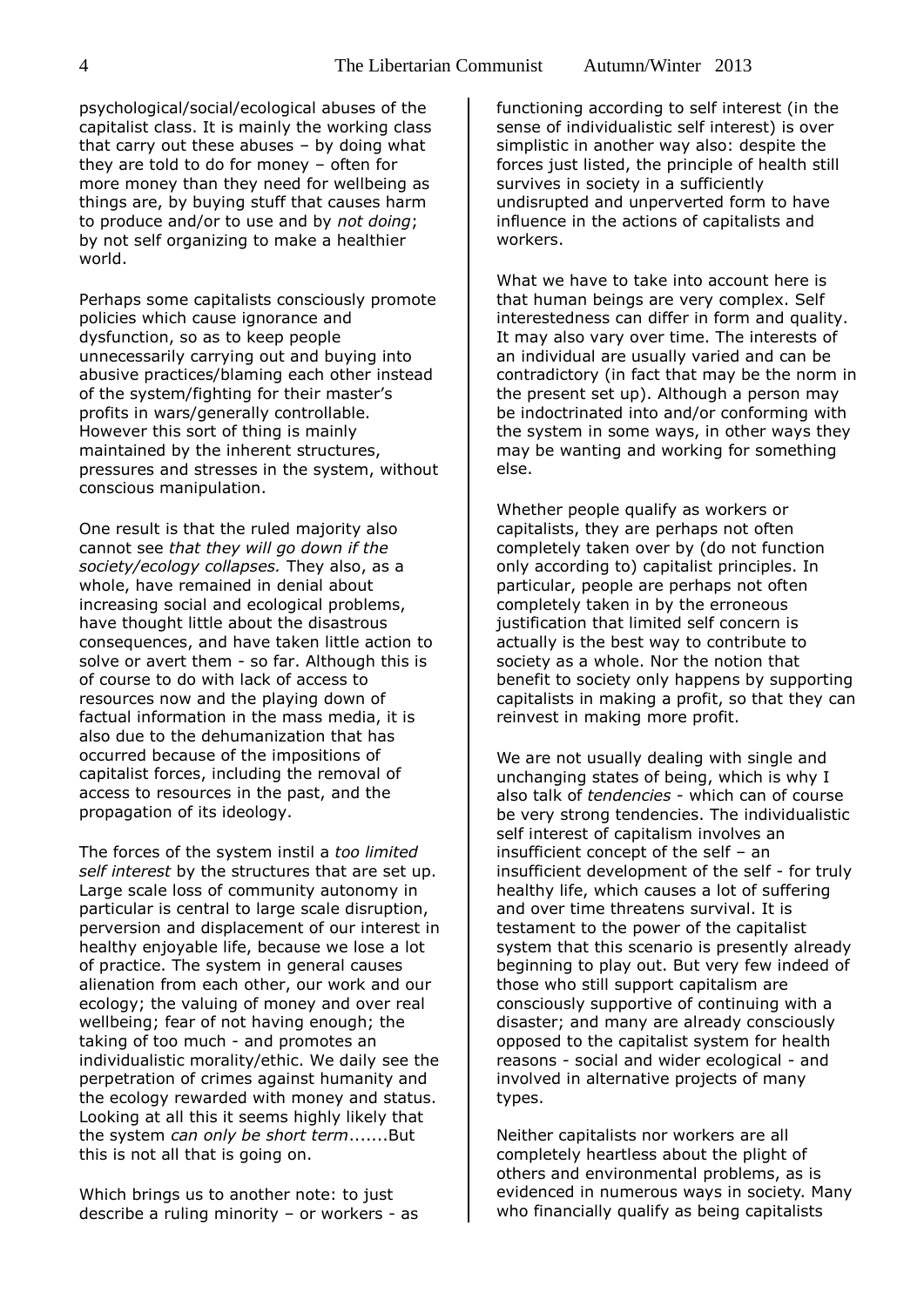have concerns about others/communities/the ecology, and don't always just do what would be most efficacious for making profit or for keeping the system going. Perhaps most capitalists are not entirely capitalist ideologically, and some are not ideologically capitalist at all. Some such have joined the S.P.G.B. Famous socialists from the ruling class include Engels and William Morris; and there is also Prince Kropotkin the anarchist.

Whether increasing consciousness of the health principle, and commitment to health as a value system will contribute to making enough of us conscious enough of the damage done by economic hierarchies to overcome those systems on a global scale remains to be seen. If so, this will be done by ever more of us learning from the experience, and managing evermore of our resources, including our human potentials, directly for peace and wellbeing.

A social situation of minority rule by means of financial ownership necessarily involves overt and covert coercion and ruthless competition for financial profits – with all the suffering and waste that this entails. This is not helpful for anyone's development as a human being – capitalist or worker, even in the short term. – Except in the sense that anyone – capitalist or worker, can learn from the experience to do things in a different and healthy way.

The presence of health as a core principle is fundamental to being human – to being a conscious social animal. In capitalism, capitalist 'think' *tends* to dominate – but even then 'domination' implies that there is something there being dominated. Nor is the domination complete or constant. By existing, the health principle has effects in our behaviour, and comes to the forefront more often than we might think, because it is so integral to us that it tends to be taken for granted. Its presence is evident not only in actions directly for

individual/community/environmental wellbeing, but as the reason why there has to be so much deception (including self deception) in capitalism about its unhealthy effects.

I am looking at society as part of the ecology. The effects of a system/the practices of a society on human beings and the ecology as a whole, indicate the healthiness or otherwise (and in that sense the desirability or otherwise) of that system/those practices.

Healthy survival (which necessarily requires sufficient wellbeing in the whole society and ecology), is an essential basic value by which long term interests can be judged. But we need to judge our short term interests by this also, for the sake of the quality of life in the present.

Awareness that health is a core principle in humanity is bound to help in the process of developing that principle, so that it becomes a more powerful force in the world. [I would confirm that I am referring to awareness and principles as physical states – part of the material, with causes and effects.] I see common ownership and democracy in a mutually productive relationship with the health principle. As the health principle develops, common ownership and democracy becomes more clearly seen and enacted as the system that we need to facilitate action for wellbeing and so on.

Individualism is an illusion. We have to escape capitalism's fundamentally corrupt value system, and unrealistic belief system; and understand that our individual wellbeing is generated by, and helps to generate, community and environmental wellbeing as a whole. At any rate, we will not have much chance of a healthy future without holistic health as a conscious core principle.

#### **Fracking about with the planet?**

*"In recent years the environment has become a major political issue, and rightly so because a serious environmental problem really does exist…. Since the publication of our Ecology and Socialism pamphlet in 1990 environmental problems facing the planet have got much worse… Voices claiming that the proper use of market forces will solve the problem can still be heard, but as time goes on the emerging facts of what is happening serve only to contradict those voices."*

The above quote comes from the introduction to the SPGB **pamphlet** *An Inconvenient Question? Socialism and the Environment* published in 2008. In the five years since its publication the ecological problems we are facing have magnified as the article *Global Heating and Socialism* by **Stefan** in **LC 23** illustrated with devastating effect. This article concerns the debate on energy supplies which, quite obviously,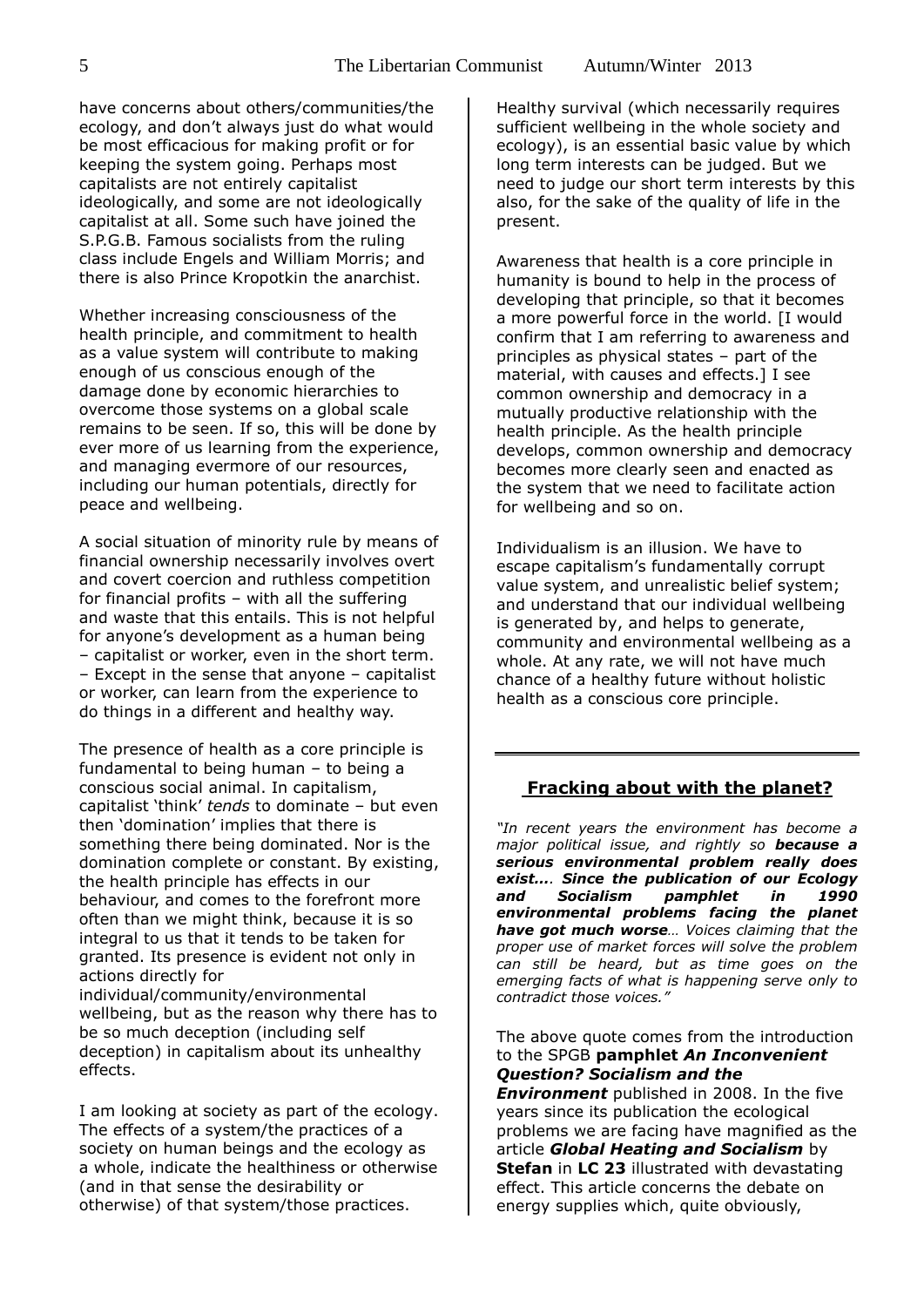cannot be divorced from the issue of global heating. Fracking, a major issue in areas of the U.S for some time, hit the headlines in Britain in August following protests in Balcombe, West Sussex against the possibility of a fracking site being established there. However there has also been some controversy over the issue within the party who produced the pamphlet quoted above, notably in the Pathfinders column of the Socialist Standard in January of this year. We believe this is an issue of importance to the whole ASNM sector and therefore worthy of discussion in a journal related to that sector.

#### **About Fracking**

Hydraulic fracturing is the fracturing of rock by a pressurized liquid. Induced hydraulic fracturing or hydro-fracturing, commonly known as fracking, is where water is mixed with sand and chemicals, and the mixture is injected at high pressure into a wellbore to create small fractures along which fluids such as gas, petroleum, uranium-bearing solution may migrate to the well. [**Hydraulic fracturing – Wikipedia]** Fracking in various forms has been around for a long time but horizontal oil or gas wells were rare until the late 1980s when, in Texas, thousands of oil wells were completed by drilling horizontally in the Austin Chalk. Horizontal wells proved more efficient in getting oil from the tight chalk. The beginning of this century witnessed advances in drilling and completion technology resulting in horizontal wellbores becoming increasingly economically viable. From 2010 it has been reported that up to 60% of all new oil and gas wells worldwide were being hydraulically fractured and from 2012, 2.5 million hydraulic fracturing operations were performed on oil and gas wells worldwide, over one million of them in the United States [**Ibid**].

Supporters of fracking point to its economic benefits because of the amount of hydrocarbons that the process can extract which were not previously accessible. It is also argued that fracking will bring economic benefits in the form of jobs, energy security and cheaper energy bills. However as we will see later many of these claims are debateable.

#### **The Socialist Standard and the fracking debate**

*"Protesters in Balcombe, one UK fracking site, insist that it is a 'very, very short term choice. We should really be putting money into renewables', Caroline Lucas of the Greens complains of the government's 'irrational obsession with hard to reach shale and with keeping the UK addicted to fossil fuels'* **[Pathfinders column Socialist Standard, January 2013]** 

The column continues by arguing that the Greens are up a tree is they believe that this or any future government are going to turn renewables, (currently merely 3.8 per cent of the National Grid) into a major source of energy in a period of depression. It is then suggested that fracking could be a practical and immediate solution to existing energy problems. Whilst not clean, the writer suggests, it is 50 per cent less carbon omitting than coal. After then suggesting that it is not for socialists to take either a pro or anti position on fracking as it is not a class issue it then goes on to take a pro stance by adding that with proper regulation which could be a problem in some countries there does not seem to be much of a case against it and later it is suggested that it looks like a good bridging solution. **[ibid]** In a more recent issue of the Socialist Standard (June 2013) a writer reviewing the film Promised Land which deals with hydraulic fracking commented that:

*"Socialists argue that fracking is a mining technology, and if it can be made safe, and if we need it, we may use it in socialism."* 

So, one could ask, is the SPGB advocating fracking would or could be used in a socialist society, despite the ecological problems such a society would face? The Pathfinders column, especially, provoked a good deal of heated debate on the SPGB forum. The tone of the column, it was suggested belittled the concerns of local residents and protesters and anyone who opposed fracking. As one person put it;

*"I find the dismissal of concerns of residents, who are not rich and powerful, in favour of the spin of energy companies and their political lackies a worrying development in a socialist journal".* 

Another critical comment suggested that;

*"… the main target appears not to be capitalism and how it distorts our energy needs, but those who attempt to contest capitalist interests, who*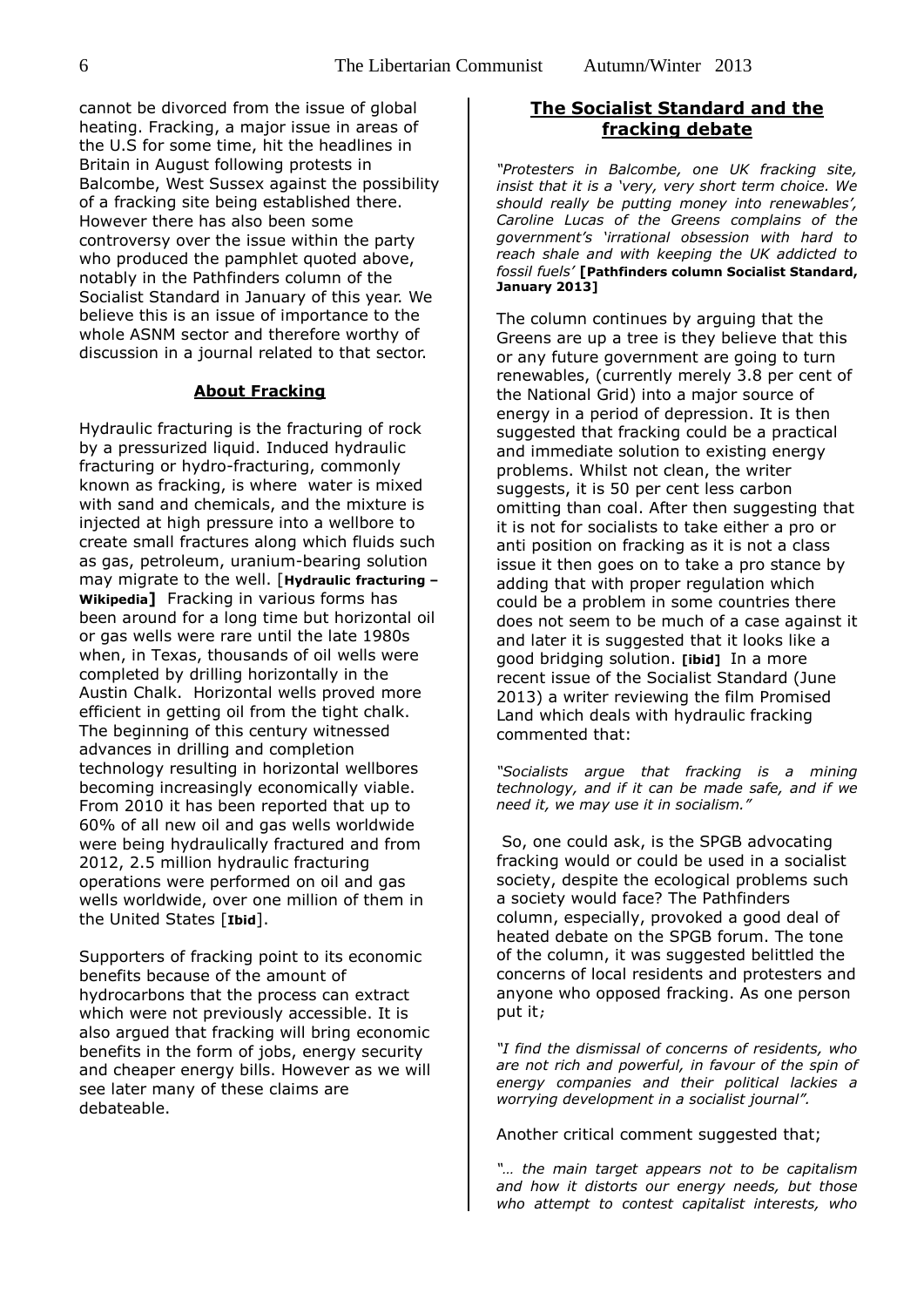*are attacked on grounds of 'realism' and 'common sense'. What emerges is capitalist apologetics. Little different from much coverage in mainstream media, which posing as 'scientific' 'objective' and 'impartial', conceals subservience to the current economic system".*

In an editorial committee reply it was suggested that the reasoning behind such criticism was that anything that is supported by Tories or business must be wrong whilst any opposition from local residents and protestors must be right. The reply then, somewhat surprisingly in view of the criticisms already received, made the following statement;

*"… a report from accountancy firm Pricewaterhouse Coopers (BBC Business, 14th February) which estimates that shale gas reserves could push down oil prices by 40 per cent and boost the world economy by \$2.7tn, developments surely in the interests of many workers". (1)*

# **Supposed Benefits of fracking and counter arguments**

Firstly there is little doubt that by reading the Pathfinders column you might well be drawn to the conclusion that the SPGB had decided to take a pro position on fracking which is rather surprising because fracking, if it has not already, will become a hotly contested issue. To argue that something that seems to have more negative than positive points and is clearly not an answer to global heating might be used in a socialist society is like taking a look in a very cloudy crystal ball. Let's examine some of the *'positive'* points of fracking as presented in the Pathfinders column. Firstly it states;

#### *"Its not clean, but its 50 percent less belching than coal"* [**Socialist Standard: op.cit**]

Firstly because of the dire consequences for us all if action is not taken to tackle global heating, the case for anti state, non-market communism cannot be divorced from an ecological perspective. Yes members of organisations such as the Green Party can be criticised as they fail to see the connection between global heating and capitalism but not for a perspective that seeks to lower the reliance on the burning of fossil fuels. It has been reported that a few years ago some sections of the environmental movement held the view that shale gas could play an important role as a transition fuel. However they have now come to the conclusion that investing in renewable energy rather than

putting resources into the extraction of fossil fuel from the ground is the only answer to avoiding dangerous levels of climate change [**The Guardian, Fracks and Figures, August 2013**].

Whilst since shale gas has been exploited in the U.S emissions have been reduced this is due to the fact that it replaced coal. However there is the same argument presented earlier that even if emissions are reduced continuing with the extraction and burning of gas for the foreseeable future will do nothing to help stabilise the temperature of the planet [**Ecology and Socialism, 2010. p.95**] There is also a growing debate as to if shale gas is that much less carbon belching than coal due to the release of methane gas during the fracking process, as methane is a major contributor to global heating [**The Guardian; op.cit**]. Whilst it is true that in April of this year the Environmental Protection Agency (EPA) in the U.S lowered its estimate of the level of methane gas that is released into the atmosphere during fracking by 20 per cent it has previously been noted that there is a deep suspicion that companies have been negligent and have issued false statements to the EPA with regard to preventing diesel from getting into the water supply [**Ecology and Socialism, p.96, op.cit**] It is also the case that because hydraulic fracturing requires such high volumes of water as this transportation will carried out by road transport this will lead to high volumes of air emissions [**Wikipedia,**]. A study by Robert Howarth at Cornell University in 2010 questioned if hydrofracking is less carbon emitting than coal due to the energy and water intensive method involved in the extraction process [**Ecology and Socialism, p.95, op.cit**] So even with the case that fracking leads to lower carbon emissions than burning coal we can say that the jury has not yet returned with a definite verdict.

The Pathfinders column suggested that:

*"The much publicised fire faucets and poisoned water were almost certainly preventable accidents and cowboy carelessness at the well-head."*

Let's delve into some analysis regarding water contamination. Reports suggest that up to August 2011 there were a minimum of 36 cases of suspected groundwater contamination relating to hydraulic fracturing in the United States. More recently at a congressional testimony in April 2013 Dr. Robin Ikeda, Deputy Director of Noncommunicable Diseases, Injury and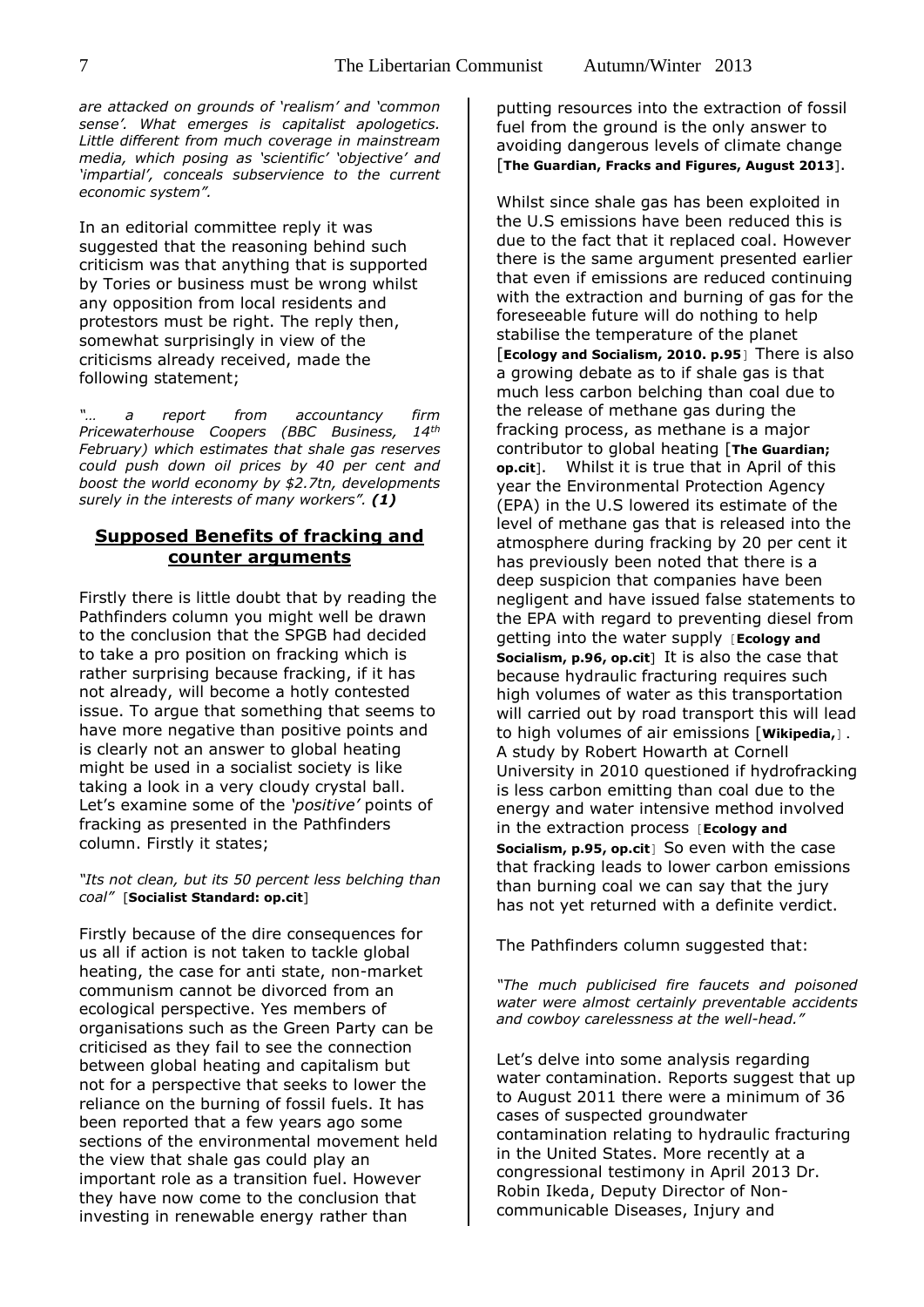Environmental Health at the CDC indicated that there were several sites where the EPA had documented contamination and in several of these cases the EPA has linked hydraulic fracturing as the likely the source of the contamination.[**Wikipedia: op.cit**] There is also concern because chemicals which are added to the water used for fracking, a necessary aid to the process, could contaminate groundwater reservoirs. Although geologists believe this is unlikely as groundwater reservoirs usually lay well above the rocks that are fracked, in well-managed operations; they add that there has been little extensive research into the subject [**New Scientist: Aug 2013**] Supporters of fracking, including Viscount Ridley, former chairman of Northern Rock, claim that there has not been a single proven case of groundwater contamination in the tens of thousand of wells that have been drilled in the U.S. As has been suggested the word to highlight in that statement is *"proven"* and as we have noted above many studies have indicated a suspected link with groundwater contamination. The mixing of water with chemicals and the process of pumping it underground releases not only gases such as methane but also salts and metals. There is also the point that much of the contaminated water used resurfaces and is classed as hazardous waste which needs treatment and this is another potential pollutant risk. Actually proving that water contamination is due to the fracking process is almost impossible as there are always natural pollutants but water contamination caused by fracking is a distinct possibility [**The Guardian, Op.Cit**] In addition to the contamination of water supplies there is the effect on the water supply as each fracking well uses millions of litres of water which is injected underground. They are therefore competing with many other consumers of water and whilst in the case of Britain it is unlikely to effect supplies on a national basis in could affect areas where it is scarce such as the South and South-East of England [**ibid**]

In the editorial reply to critical comments on the forum it was argued that shale gas reserves could reduce the price of oil significantly and radically boost the world economy which was in the interests of many workers. The first thing to say about this is it sounds extremely reformist in as much as it is favouring developments that will aid the capitalist economic system, rather strange for a party and journal that considers itself

revolutionary. A second point is that the economic benefits of fracking are debatable. A number of studies considering the relationship between fracking and economic growth have suggested a beneficial outcome. However the funding source of the studies is somewhat controversial as most studies are funded by mining companies or by environmental groups, which can lead to unreliability Some research studies have concluded that mining has not produced an upturn in the population or in employment [**Wikipedia, op.cit**] As regards job creation the fracking industry have come up with a figure of between 70 to 150,000 new jobs should the industry's figure of 1,000 wells in Britain be realised. This would amount to between 70 to 150 jobs for each well, which is a rather high figure as the wells will be mostly automated. It is concluded that there will be jobs created in such areas as construction, transport and mining [**The Guardian, op.cit**] So not only is it not clear if fracking will bring economic benefits, if that is what we are looking for, but if it does lead to some job creation they will not be in areas beneficial to bringing global heating under control.

Another debatable point is whether or not fracking would bring about energy security. Some estimates have made the claim that there are around 1,300 trillion cubic feet of shale gas underneath this country. The problem is that what is unknown is how much of this is actually accessible, exactly what the ecological cost will be to extract it and how long a period the supplies will last. A proper analysis of many of the formations believed to contain the gas has yet to be carried out. In addition to this the oil and gas industry is well known for overstating its case for both financial and political objectives [**Ibid**] On that account it shares a common cause with capitalist interests in general, so why believe what they say?

One concern for many, perhaps not to all, would be what fracking would do to the countryside if conducted on the mass scale some envisage. The fracking industry itself has estimated that as many as 1,000 sites in Britain could be in operation by 2020. Each site will be about the size of four or five football pitches [**The Guardian, op.cit**] Whilst the jury is still out on the impact on wildlife if it leads an increase in climate change emissions it may well effect the whole natural world. In the case of Britain the RSPB fears that fracking will take place in many areas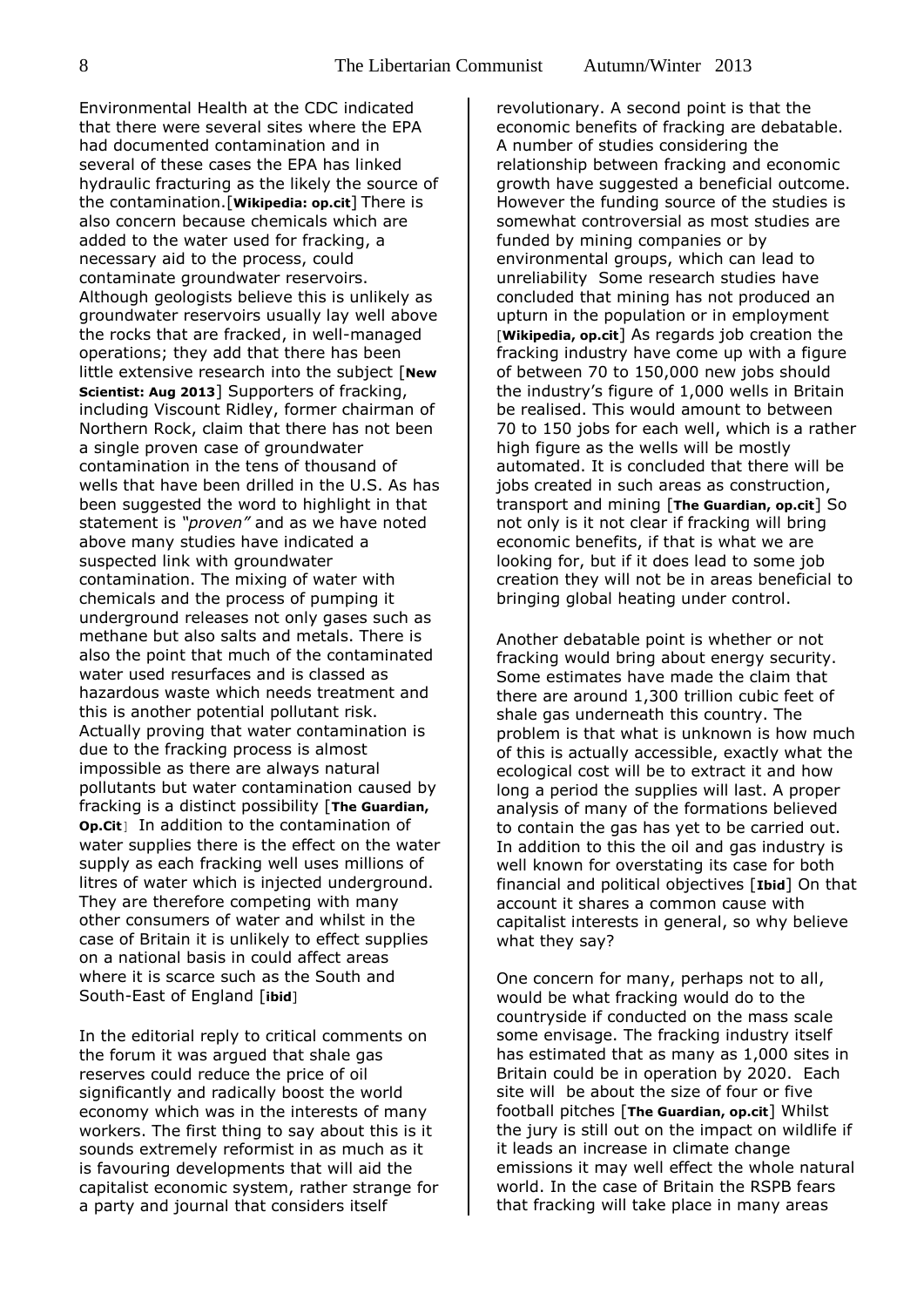that are close to important bird migratory routes [**ibid**]. Prime Minister: David Cameron stated

*"I would never sanction something that might ruin our landscapes and scenery. Shale gas pads are relatively small – about the size of a cricket pitch… The huge benefits of shale gas outweigh any very minor changes to the landscape."* 

It has been argued that this is putting a very thick gloss on things. If shale gas is to provide a meaningful share of *'our'* energy thousands of these rigs will have to be established. Replacing current North Sea gas production may well require something like 10 or 20,000 wells [What is behind this fracking mania? Unbridled machismo, The Guardian, August **20th 2013**] What would that do to the landscape and scenery?

# **How the Fracking industry deals with opposition to it.**

The opposition to fracking in the U.S and the response of the industry to it might give us a foretaste of what might take place in Britain if fracking activities take off on a large scale and the opposition movement to it grows. Fracking companies in the U.S have adopted various public relations exercises to counteract opposition, some of which has been aggressive and imaginative which shows how important some regard this issue. In a discussion on the adoption of public relations measures to counter hydraulic fracturing protesters the following comments, from a senior executive at Anadarko Petroleum were recorded:

*"Download the US Army / Marine Corps Counterinsurgency Manual, because we are dealing with an insurgency."*

A spokesperson for Range Resources suggested that, when confronting and dealing with local people in Pennsylvania, Range had employed psychological warfare and that these experiences gained from Middle East operations had been invaluable. [**Wikipedia, op.cit**]. If some of the opposition to fracking has been aggressive, the industry itself is open to a charge of secrecy and making research into fracking operations difficult. It has been reported that researchers, the media and other organizations have outlined difficulties in both the conducting and reporting the results of studies into fracking as a result of industry and government pressure. There is also the case of the possible censoring of environmental reports.

Researchers claim that there should be full disclosure of all fracturing fluids, the testing of animals raised close to fracturing sites and that there should be better inspection of all environmental samples. Once court cases in the U.S regarding contamination from hydraulic fracturing have been settled the related documents are sealed. Not surprisingly the American Petroleum Institute disputes that this has had the result of concealing problems with drilling for gas [**ibid**].

#### **Learning lessons from the past**

In a further article in The Guardian, Dr Robin Russell Jones suggests that to understand the arguments about fracking we need to study the history of lead. This dates back, he argues 250 years ago and concerned lead lined cider presses in Devon and the fact that some cider manufacturers were adding sugar of lead to their cider. In 1767 Sir George Baker, future president of the Royal College of Physicians published experiments that proved the presence of lead in Devonshire Cider. Despite absolute denial by the Cider manufacturers and the vilification of Baker himself, he was proved right. Fast forward to the  $20<sup>th</sup>$  century and we have the long running battle of lead in petrol, by the early 1970s oil companies were adding 400,000 tons a year to petrol worldwide. Once again despite the industry's denial that there was any link to leaded petrol and ill health, especially in Children, the link was finally proved beyond doubt. In 2011 the UN announced that it succeeded in phasing out leaded petrol almost world wide and this had resulted in, amongst other annual benefits, 1.2 million fewer premature deaths. Dr Robin Russell-Jones argues that the lesson to be learned from the experience of campaigns against lead are that new technology is all too often adopted without thoroughly examining consequences; that industry cannot be relied upon to act in the best interests of the general public, even in a situation when their activities are threatening the whole planet with pollution; that today's politicians can be no more trusted to act in the interest of public health than was the case in the 18<sup>th</sup> century; that remedial action is only likely when individuals state and raise their voices above those of vested interests and, as we have already argued, that disinformation is a well known and standard tactic whenever industry and company profits are under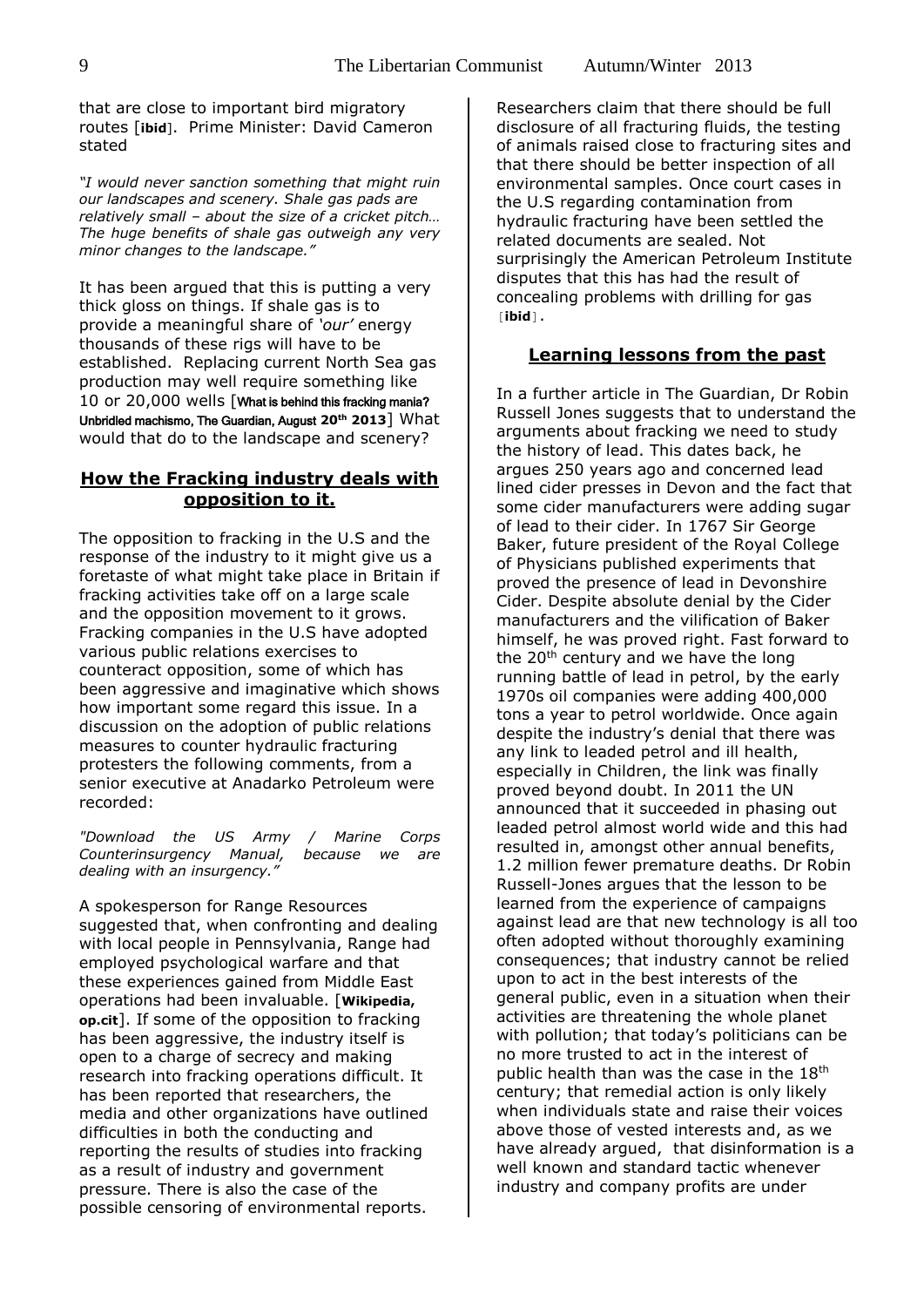attack [**We should learn our lessons form lead, The Guardian August 20th 2013**] **(3)**

# **Government dismissal of renewables**

In The Guardian George Monbiot looks at how those capitalist vested interests respond, (he would not put it in those terms) to the case for renewable energy in comparison to something like shale gas. First there is Biogas which is produced by the breakdown of organic matter in the absence of oxygen, it is a renewable energy source, comparable to solar and wind energy using regionally produced raw materials and recycled waste and is ecologically friendly. Monbiot notes that the vast majority of this is untapped, capturing it is unproblematic but it needs changes to the way waste is presently handled. To this point the government has not been interested in developing biogas; but at the same time it has gone head over heels to support the fracking industry, by setting up a special office, establishing a tax system which the chancellor boasts;

*"is the most generous for shale in the world".* 

At the same time biogas is pushed to one side and forgotten [**What is behind this fracking mania: Unbridled machismo, The Guardian, August 20th 2013**]

Meanwhile the government is almost establishing its own campaign against wind power. It is setting up a veto so that local people are enfranchised and able to prevent the building of wind turbines. The government's case is explained in terms of 'people power', local people, it suggests have to be taken into account regarding windfarms. However when it comes to fracking 'people power' cannot be traced. Where fracking applications are concerned the planners overseeing them are prohibited from looking into alternatives to oil and gas, there exists no regulations regarding distancing fracking rigs from houses and priority is supposed to be given to the positive implications of mineral extraction, especially economic ones. Wind turbines do seem to be less than welcome by many people but they are far less of an interference in everyday life than fracking drilling set ups. In contrast to fracking operations wind turbines are constructed on high ground, distanced from most houses and as noted no such rules are in place in respect to how fracking operations are set up [**ibid**].

This main aim of this article has been to examine the controversy surrounding fracking in general although it has been based on many of the issues raised by the Pathfinders column in the Socialist Standard early this year. It is fairly clear that the stance taken toward fracking in that column was a pro one and this is the reason why much space has been taken up dealing with it. As stated earlier whilst the ecology movement can be criticised for failing to make a real connection between capitalism and global heating their arguments in opposition to the burning of fossil fuels and to fracking must be seen to be correct as that would do nothing to arrest the threat of global heating**.** 

Fracking is, at the very least a controversial issue and to give any endorsement to it is clearly unwise. To suggest that it could possibly be used in a socialist society seems to be foolhardy as we have no idea what situation we may be faced with. As far back as 1990 in their pamphlet *Ecology and Socialism* the SPGB took a far more realistic stance when examining the situation regarding nuclear power; it stated:

"Future generations will rightly regard the decision to utilise nuclear power on a widening scale for electricity generation, let alone for military purposes, as an act of folly, especially as right from the start it was known that there was no satisfactory solution to the problem of disposing of the radioactive waste." [p.24]

Any socialist comment on the energy problem, which is so bound up with the global heating issue, must begin with the basic issues of energy conservation and the case for renewables rather than joining with the government's dismissal of them. In the editorial reply to criticisms of the Pathfinders column it was suggested that the reasoning behind much of the opposition to fracking was that it was supported by the Tories and business and therefore it must be wrong. Whilst it is true that support from that direction does not by itself make it wrong, it is likely that it is far from a neutral point of view and is likely to be promoting some self vested interest. As for the suggestion that many are opposed to fracking because it is part of capitalism and therefore it must be bad for the environment, it can hardly be argued that the profit system has put ecological interests at the top of its priority list. Many who responded to the original column argued that it was little more than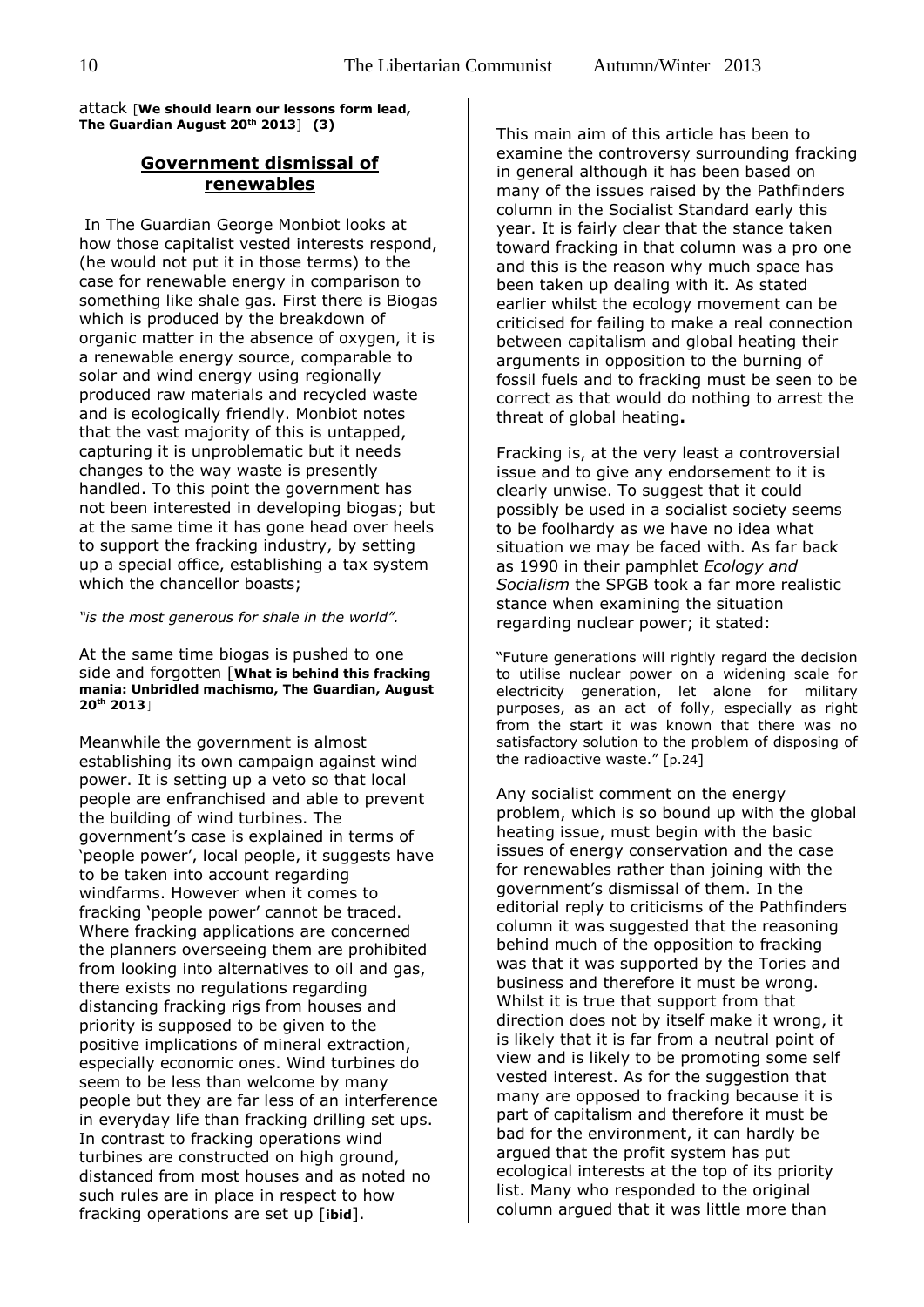*"capitalist apologetics"* and this applies even more to the editorial reply. In addition several respondents raised the fact that the column failed to address the key point, namely that both the energy problems and fragile state of the planet needs to be placed firmly on the doorstep of the capital system.

Finally a related and negative outcome of the column was that it potentially increases the gulf between anti state, non-market communism and the ecology movement which is already too wide. The opinion of this journal is that we have to at least try and relate to the ecology movement with the aim of creating within that movement recognition of the inevitable link between a system of capital accumulation and global heating. This would be more to the point than retreating into the false realm of patching up the capitalist system via benefits to the economy and job creation schemes. Like it or not the ecological issue is the most important issue facing us and failure to act on that fact will mean that any alternative to capitalism is consigned to dust.

#### **Footnotes**

1) For a full discussion of the topic on the SPGB forum see

**[http://www.worldsocialism.org/spgb/forum/com](http://www.worldsocialism.org/spgb/forum/comments/pathfinders-fracking) [ments/pathfinders-fracking](http://www.worldsocialism.org/spgb/forum/comments/pathfinders-fracking)**

#### 2) Ibid

3) Dr Robin Russell-Jones was the medical and scientific advisor to Clear: the Campaign for Lead Free Air from 1981-83 and its chair from 1984- 89]

#### **References**

John Vidal – Fracks and figures, The Guardian, August 20th 2013

Dr Robin Russell-Jones – We should Learn our lessons from lead, The Guardian, August 20<sup>th</sup> 2013

George Monbiot – What is behind this fracking mania? Unbridled Machismo, The Guardian, August 20<sup>th</sup> 2013

Socialist Standard, January 2013 – Pathfinders – Fracking – a bridge too far

Socialist Standard, June 2013 – Film Review: Promised Land.

SPGB Pamphlet – Ecology and Socialism, 1990

SPGB Pamphlet – An inconvenient question: socialism and the environment, 2008

Chris Williams – Socialism and Ecology, Haymarket Books, 2010

Wikipedia – Hydraulic Fracturing

Wikipedia – Biogas

*The following article appeared in the Socialist Standard in two parts in February and March this year. The first part was entitled RoadKill and the second Cars and Socialism. As this is the complete article it is being included under the latter title. It can also be found on the author's website at stephenshenfield.net which is also in our directory.*

# **Cars and socialism: Stephen Shenfield (Stefan)**

A massacre of 28 children and teachers at a school in Connecticut on December 15 has received weeks of intensive media coverage. And yet very little attention is paid to the roughly 100 people killed in the U.S. every day by motor vehicles. The carnage at the scene of a serious road accident is just as horrific as a battlefield, but only those directly involved – the victims and the workers whose job is to clean up the mess – are fully aware of it as an everyday reality. Millions of animals – deer, badgers, frogs, birds, etc. – also die on the roads. They are called "roadkill". That seems an apt term for the human casualties too. Worldwide human roadkill is estimated at 1.3 million a year. The injured number in the tens of millions. Average annual human roadkill in the U.S. in recent years has been about 40,000. (Another couple of million are hurt; 250,000 of them have sufficiently bad injuries and sufficiently good health insurance to be hospitalised.) There has been a modest decline since the 1970s, when the yearly average was about 50,000.

Various reasons have been suggested for the decline, including a crackdown on drunk driving and the adoption of certain safety features, especially seat belts and eventually (in the 1990s) air bags. We owe these improvements to persistent efforts by campaigners for safer car design, Ralph Nader being the best known.

# **Feeling safe**

This example demonstrates that campaigns for reform can sometimes achieve worthwhile results. Worthwhile, but limited and temporary. Because there has been no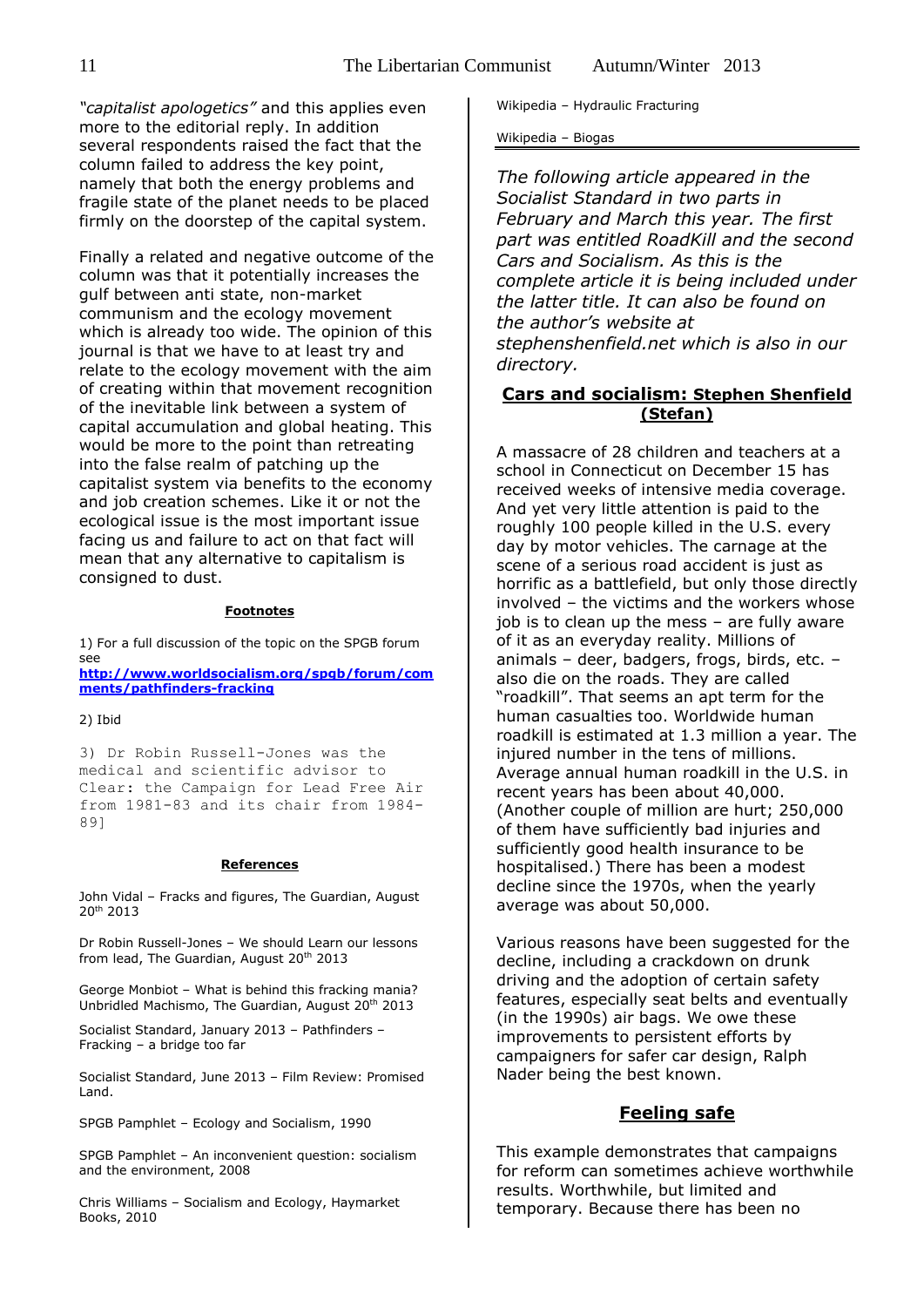decisive reorientation of car design toward safety, as opposed to style, power and comfort. Thus, as Catherine Lutz and Anne Lutz Fernandez point out, car manufacturers prefer to make the driver feel safe rather than help him drive safely. By swaddling driver and passengers in a warm, quiet and smoothly moving cocoon, insulated from the noise and bumps of the road, they "prevent drivers from sensing how fast they are going or how dangerous the road conditions are" *(Carjacked: The Culture of the Automobile and its Effect on our Lives, Palgrave Macmillan 2010, p. 179).*

However, the biggest setback to the cause of safe design has been the rise of the monsters known as Sport Utility Vehicles. SUVs are much more prone to roll over than ordinary cars and much more lethal when they collide with other road users *(Keith Bradsher, High and Mighty: The Dangerous Rise of the SUV, Public Affairs 2002).*

The decline in human roadkill is partly the result of people minimising their exposure to traffic as pedestrians, though at a high cost in the form of isolation and loss of community. In the old days, when motor vehicles were few and far between, children were free to roam around on their own and play with friends in the streets. Now they are cooped up at home. There they can prepare for their future role as drivers by playing video games like Carmageddon, where the goal is to smash up as many other cars and run down as many pedestrians as possible.

# **Pollutants**

Besides direct roadkill, cars harm and kill people through the pollutants that they emit into the air we breathe. Here too campaigns for reform have had some successes. In particular, exhaust filters are now in wider use and petrol no longer contains lead additives. Here too, however, the few successes are overshadowed by a daunting list of failures. And here too SUVs are the worst culprits. Motor vehicles still emit enormous quantities of tiny particles and poisonous compounds, including nitrous oxides, carbon monoxide and volatile organic compounds that react in sunlight to form ozone. Most of these gases and particles do most harm to the respiratory system, causing such diseases as asthma, bronchitis, emphysema and lung cancer. Another pollutant, benzene, damages the bone

marrow and immune system and causes leukaemia and other blood cancers. A car emits poisons into the air both inside and outside, making it hard to tell whether it is less unhealthy to ride with the windows closed or open.

#### **Burdens on society**

These are not the only burdens that the car imposes on society. It devours enormous material and labour resources and generates a vast stream of material waste, much of it hazardous and/or non-recyclable. The car and the hydrocarbon fuels that power it make a big contribution to the atmospheric concentration of greenhouse gases and thereby to climate change. Cars have a huge impact on land use. Land is used to manufacture cars, sell cars (showrooms), service and repair cars (garages, filling stations), wash cars, drive cars (roads, driveways) and – no small item! – park cars (roadsides, car parks, home garages). An expanding area of arable land is being used to cultivate biofuels for cars. These burdens grow heavier as the numbers of cars (and especially SUVs) increase. The total number of motor vehicles in the world passed the one-billion mark in 2010. It can be expected to continue rising rapidly as cheaper models open up new consumer markets in countries such as India and China.

#### **Cars and socialism**

Thus, society pays a terrible price for the motor car – in pollution and disease, ugliness and noise, social atomization, injury and death. Does it follow that a socialist community is likely to decide to stop producing cars? How compatible would such a decision be with the idea of socialism as a world of material abundance and free access?

First point. Socialism will make a lot of car travel unnecessary. This applies especially to commuting. Many jobs to which people now commute will disappear with the abolition of money). Over time geographical patterns of habitation and production can be changed to enable most people to live close enough to their work not to need a car to get there. We can expect new forms of public transport and the restoration of environment-friendly old forms such as trams and canal barges (for non-perishable supplies). Sizeable urban areas can be made safe as pedestrian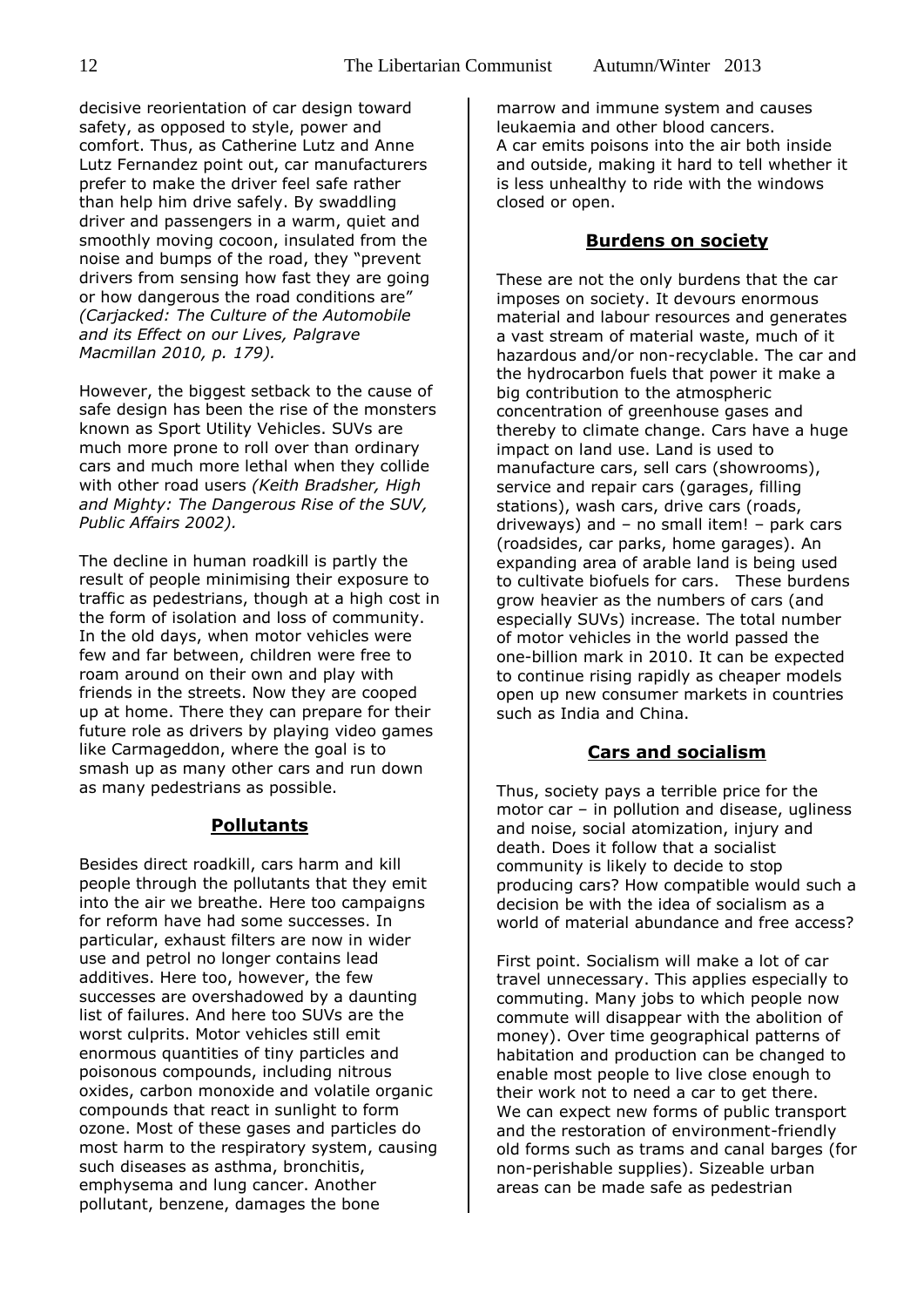precincts. Some towns in Germany are already car-free and accessible only by rail.

Second point. Replacing petrol-guzzling motor cars by electric cars should reduce pollution from cars and their contribution to global heating, provided that the electricity comes from low-carbon sources (not from coal, as it often does at present).

# **Sharing systems**

Third point. Free access to car transport as a service can be achieved without permanently assigning a car to each family or individual. In social terms, the current arrangement, with most cars sitting unused most of the time, is extremely wasteful. The total number of cars required can be minimised by relying on a pool of cars available through a network of depots.

When people want to go on a trip that cannot conveniently be made by public transport, they will borrow a car from the nearest depot. When they no longer need the car, they will return it to the network (not necessarily to the same depot). The depot staff will recharge, repair and maintain the vehicles and monitor their use. Such arrangements already exist, though not for cars. The public lending library provides free access to books and cassettes. A free-access sharing system for bicycles was pioneered in Amsterdam by the Provos in the 1960s, and now exists in Paris, Hangzhou and many other cities. In socialism sharing systems will expand to cover specialised tools and other things that people need to use occasionally.

In a free-access society people will develop a different psychology. They will view the goods being held for their use in public stores and depots as already belonging to them. As they will have free access to those things whenever needed, they will feel no urge to transfer stuff to their homes in order to make it "theirs". Such pointless behaviour will appear pathological. People will feel a need for exclusive and permanent possession only of those things which have a special personal meaning for them.

# **Electric cars still a problem**

So it may be possible to provide free access to electric cars at a social cost lower than that now paid for motor cars. Much lower, perhaps, but still considerable. Switching to

electric cars will not stop the carnage on the roads. Electric cars also pose environmental problems of their own. There are two types of electric car: one runs on a battery, the other is powered by a stack of hydrogen fuel cells. However, the manufacture of both devices depends on the availability of rare earth metals (REMs). These substances occur in very low-concentration ores from which they have to be separated out by means of acid baths and other processes, generating vast quantities of highly toxic waste. The REM smelting plants in Inner Mongolia dump the waste into a large pool. From there the "radioactive sludge" seeps into the soil and groundwater, destroying local agriculture and the health of local residents. A socialist society could not tolerate such poisoning of the environment, even in a single locality. No local community would voluntarily sacrifice itself to provide the world with certain raw materials. And the world administration would lack the coercive power to sacrifice a local community against its will.

So the waste would have to be reprocessed, stored in sealed vessels and buried in stable geological structures deep underground. This is not done under capitalism because it would cost too much. But even in socialism it will surely be impracticable to store more than a certain quantity of waste in this way, especially as it will be in addition to hundreds of thousands of tons of accumulated nuclear waste in urgent need of similar treatment. That constraint will limit the amount of REMs extracted. And as REMs will be needed for many other uses (including energy-efficient fluorescent lamps and magnets for wind turbines) it will be necessary to set priorities for their allocation.

#### **Free access to everything?**

Thus, we cannot be sure whether socialist society will be able or willing to provide free access to car transport. The social cost associated with maintaining an adequate pool of electric cars may still be judged unacceptably high. It is doubtful that there could ever be free access to everything – to space travel, for instance. The world socialist community will have to decide, through its democratic institutions and procedures, what free access will and will not cover, and how to distribute things to which free access cannot be provided.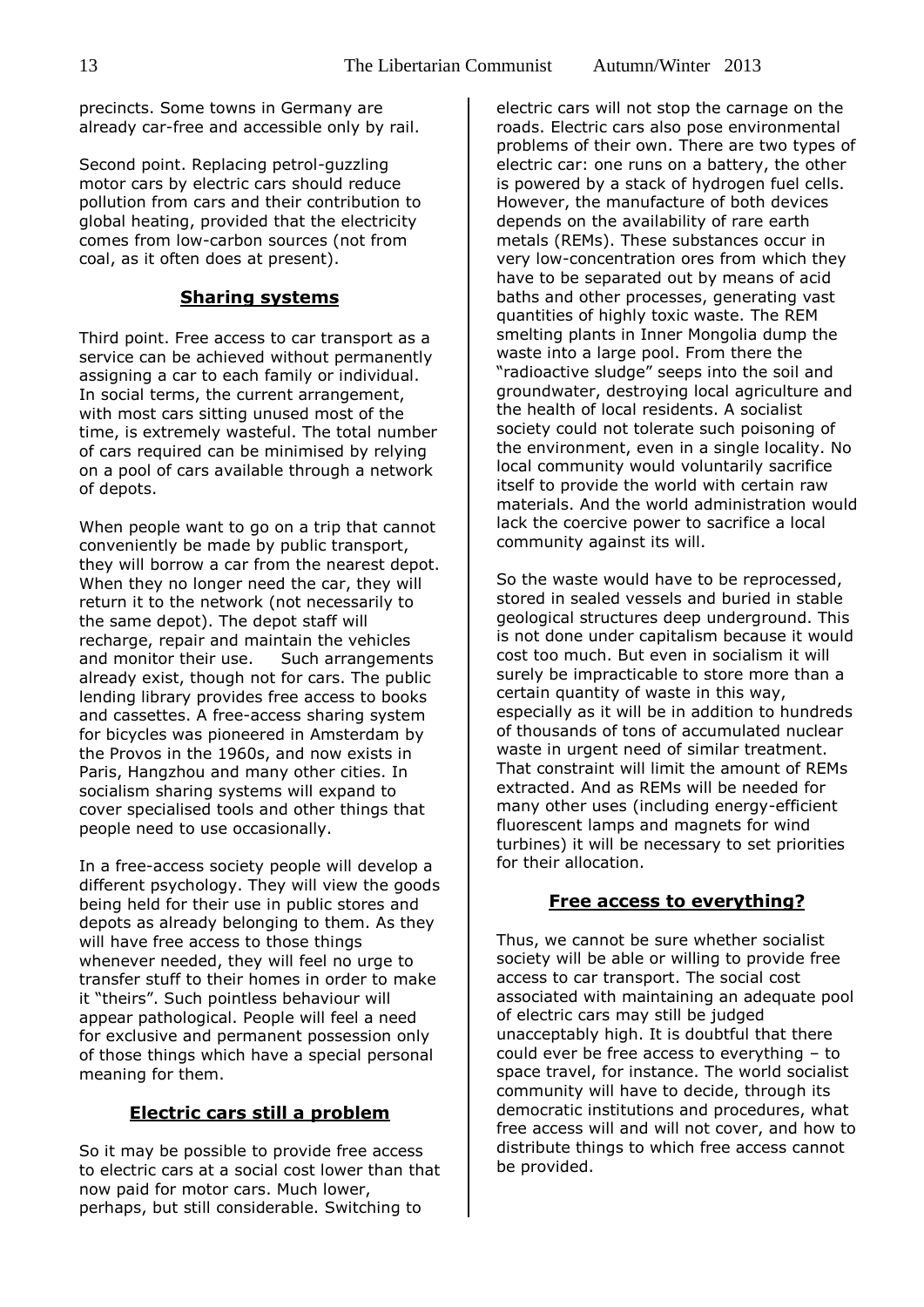*The following article was featured on libcom.org. It features Norbert Trenkle's 2001 discussion of the Krisis Group's Manifesto against Labor, summarizing its main points and providing a brief account of the history and origins of the Krisis Group.*

# **Presenting the Krisis Group's Manifesto against Labor—Norbert Trenkle**

I would first like to say a few words about the *Krisis Group* and its journal, *Krisis*. I will not speak at length about them, but will only offer a definition of what they are.

First, *Krisis* is a German language theoretical journal of social critique which appeared after 1986 and arose within the context of the leftist movement of 1968. A group of people who had passed through various communist and Marxist groups reached the point where they understood that the critique developed by Marxism, the critique of capitalist society, had reached its limits and that they had to go beyond it, that is, Marxism must also be subjected to criticism. Not from the point of view, however, which is fashionable today, i.e., saying that Marxism was completely mistaken and that capitalist society is the best possible society, but from the point of view that Marxism itself was not sufficiently radical in its critique.

From that perspective, which the group had acquired during the mid-1980s, they began to re-read the works of Marx and the theoreticians of what is known as western Marxism, such as Lukacs, the Frankfort School, and others. From that basis, we began to develop a critique founded primarily upon the critique of the commodity and of value, or, more precisely, on the critique of commodity and value fetishism, which we consider to be an essential aspect of Marx's work. Whence a whole series of radical critiques of modern society were developed, including the critique of politics, the critique of democracy, the critique of patriarchal domination and, most essentially, even a critique of labor.

We began to undertake this critique of labor already at the end of the 1980s, in a very different social context from the one we live in today. At that time, at least in certain segments of society, there were various forms of a critique of labor, critiques which

were not perhaps very coherent and were somewhat inconsistent, but which constituted points of reference. During those years, however, the "value of labor" began to be increasingly emphasized in official discourse its ethical, moral and political value precisely in the very midst of a situation where increasingly larger numbers of people were unemployed or else under-employed in more or less acceptable conditions. And it was in that context that we decided to publish the *Manifesto against Labor*—as a provocation. As a provocation it caused powerful repercussions not only in Germany, but also in other countries, having appeared in a Brazilian edition, for example. Later, our friends from Fortaleza and Sao Paulo will speak a little about the *Manifesto's* impact in their country, as well as that of other texts.

I shall attempt to present a brief introduction to our critique of labor, without taking too much time, because I want to leave some time for discussion. To begin my short summary, I shall refer to the headline of a German newspaper, the *Bild-Zeitung*, which has 5 million readers, a very populist muckraking type of newspaper. In an interview with this newspaper given on April 6th of this year, *(2001: ed )*Chancellor Gerhard Schröder said: "There is no right to be lazy", implicitly referring to Paul Lafargue's book, *The Right to be Lazy*. The ordinary reader of this newspaper, of course, does not know who Paul Lafargue is, he has never heard of him. He does, however, have some understanding of this insinuation. What was Schröder's message? That the cause of massive unemployment is not the dynamic of the capitalist economy, but is the fault of those people who do not want to work and who prefer to "take advantage" of the social state, of the "community", and the rest of that sermon. What surprised us a little was that this polemic had a very positive impact on almost all sectors of society. "Yes, yes, it is true, there are many people who do not want to work, who cannot be…, etc." And, of course, as a consequence, the restrictions on the unemployed increase. The rates are cut, more pressure is exerted to make them accept any kind of work, in dreadful conditions and with low pay, saying: "If you do not accept this, you will not receive any more money", and things of that kind. But why does such a large part of the population identify with this polemic? Why is it believed that the unemployed are responsible for a situation which is obviously the result of the enormous productivity developed by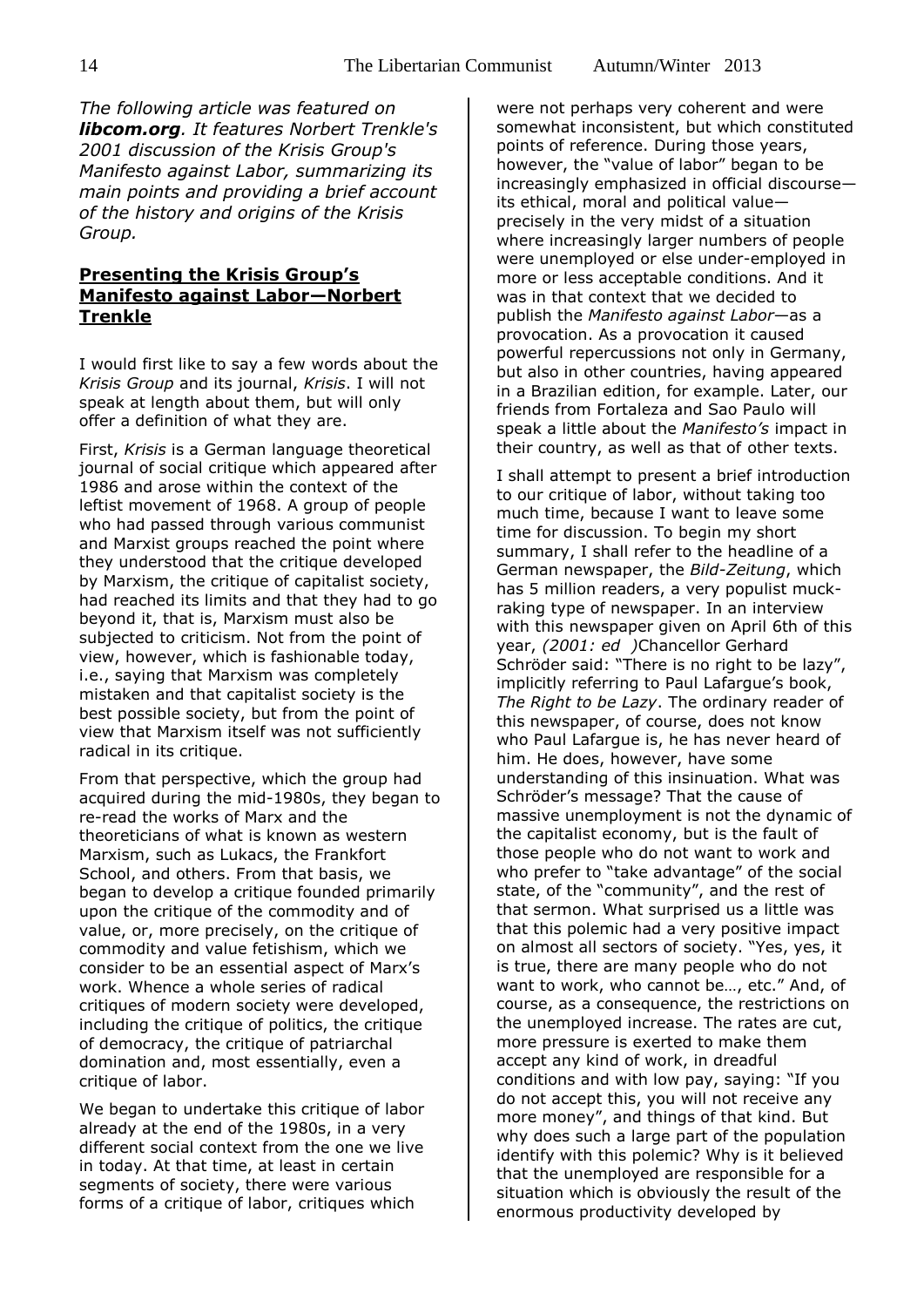capitalism, which is no longer capable of organizing labor on a generalized level?

It is truly paradoxical. Productivity is constantly increasing, there is more and more potential to produce social wealth, but under capitalist conditions this potential cannot be mobilized so that the whole world participates in this wealth—material wealth and the wealth of disposable time. To the contrary: a schism is produced on a global level. A minority labors in the smaller sector of very high technological productivity, while the majority of the world's population, from a capitalist point of view, is superfluous; which means that it is expelled from the more or less regulated sector of labor and must gain its livelihood under dreadful conditions, with very low pay and no job security. In both sectors, the pressure to waste yet more of one's time of life increases and competition is also outlandishly exacerbated, simultaneously regulating the division of an extremely unequal material wealth. In the capitalist core, and especially in Europe, this process of schism is still restrained, or, more precisely, retarded, by the existence of what remains of the social state. But the latter is being continually reduced, which leads to a continuous expansion of the precarious sector here as well.

Since it is obvious enough that the cause of massive unemployment and the lack of job security is the capitalist structural dynamic, why, then, does this polemic which blames the unemployed, those people who supposedly do not want to work, have such an impact? The basic reason for this is that labor is and continues to be the basis of modern capitalist society. It continues to be its basis, not only materially—I shall explain this shortly—but in the sense that it is also its psycho-social basis, drilled into the people's minds and consciousness, people who are or, actually, we are—constituted capitalistically. The whole world today is socialized in this society as it exists and is impregnated by it. Capitalism is not an external thing, but exists within the people themselves. And labor is one of the basic moments of this psycho-social constitution.

What is going on here? One of the main foundations of society, labor, is breaking apart. The whole world knows this, knows that unemployment is always growing and that working conditions are getting worse. This is pointed out in the newspapers, in sociological studies and is also, of course, an everyday experience. For some 25 or 30

years this knowledge has been present in social consciousness. But, at the same time, identification with work as the centre of life itself is almost total. A contradictory situation is consequently produced. Precisely because the foundations of society are breaking up, there is a very strong tendency to want to reestablish them, to fundamentally reaffirm labor. A quite generalized fundamentalism of labor is thus established. This is a very important psychological reason why a polemic such as that of the German Chancellor—Tony Blair and others, especially the social democrats, do the same thing—has such widespread resonance.

What do I mean by saying that labor is the basis, the material foundation of capitalist society? It has traditionally been asserted that labor is the foundation of all societies. This was especially true of Marxism: it replies that labor is the foundation of all societies, from the beginnings of culture to communism. I deny this. Of course, all societies have always needed to produce goods in one way or another. There has always been the need to produce food, build houses, make clothing and other things of that kind. Every society must have some way of producing. But this production of the means of existence, of means of life in the broadest sense, never constituted the centre of society in non-capitalist societies; it did not constitute society itself, nor was it society's driving force. This role was not played by work or production, but by other factors and other moments, such as kinship, consanguinity and religious relationships, which constituted the social context and which, within this social context, in one form or another, produced goods to sustain society. In capitalist society, meanwhile, the opposite is true. Here it is labor which has the function of constituting society, it is what forms society itself. And within this social context formed and constituted by labor, of course, other relations and other spheres exist that are not directly defined by the logic of labor and the economy: the private sphere, sexual relations, the political and cultural spheres, etc. This form of social constitution is specific to capitalist society. I think it is very important to emphasize this, but it is necessary to approach it more closely in order to understand it better. If I said that, in capitalist society, labor constitutes society, this function is not fulfilled merely by being an activity producing concrete useful goods, but because labor is an activity of abstract production. This does not mean that it does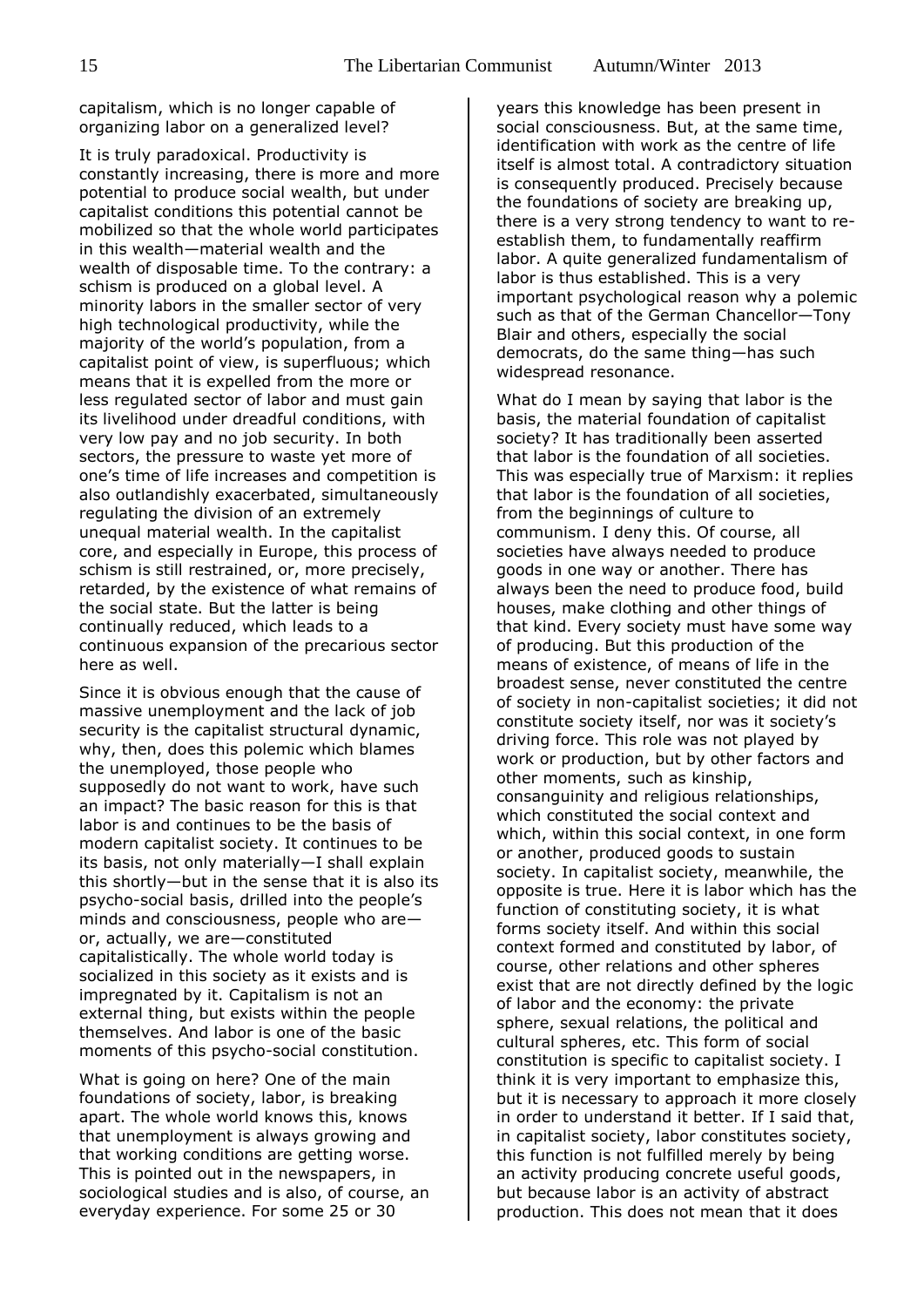not produce concrete goods, but that the goal of production is not concrete use, but an abstract end. Goods are produced so as to become representatives of value. And value is nothing but past labor, dead labor.

These goods which are produced as representatives of dead labor are commodities. But these commodities are not produced for simple exchange, in the sense that I make a loaf of bread, you produce a dozen eggs, I give you the bread, you give me the eggs, and the business is finished. No. Commodities are not produced for direct exchange, but for a presupposed end. And this presupposed end is the production of value for the valorization of capital. It is what one could call—and Marx did call it this—"an end in itself". Why is it an end in itself? Because the reason for production is to increase a certain quantity of value as represented by money. In simple terms: capital valorization is ultimately nothing but investing a certain sum of money to produce commodities, to sell them and to obtain at the end of this process a larger sum of money. At the beginning and at the end of the process we find the same abstract thing: value represented by money. Money is something totally abstract; abstract, because it abstracts from the concrete content of what is produced and what is bought or sold by means of it. It does not matter whether bread, houses or hospitals are produced, or weapons, or automobiles for a totally destructive and irrational transportation system. It does not at all matter to what concrete uses the products are put, or the consequences of their production processes, or even the consequences of their consumption—such as, for example, the ecological consequences of the system of private automobiles. Of course, concrete objects are always produced, but these concrete objects are always related and subordinated to the abstract goal of production.

To say that labor constitutes society always implies this self-referential process which is its own end. Labor constitutes society insofar as society is constituted by commodity production and capital valorization. These are three aspects of the same system. Only in this way does labor constitute society, and only this kind of society can be called a commodity society. Many non-capitalist societies have also produced commodities in another context—always for direct exchange. But only capitalist society is the total

commodity society, a society where all relations are subordinated to the logic of the commodity.

Describing modern society in this way also means changing the perspective concerning the relation between capital and labor, or between capital and the working class. Not only does capital represent that end-in-itself, which is defined by the "money—commodity production—more money" circuit; labor also represents this circuit. Of course, the person who sells his labor power does not do so in order to work, but to survive; he sells his labor power so he can buy the commodities he needs to live. From this immediate point of view, labor is not an end in itself, but an end for something else: the purchase of means of subsistence. This is, however, only a particular moment and a particular point of view within the presupposed self-referential process of valorization. In the material sense, all labor power constitutes an integral part of the great self-referential machinery of production for the sake of production, which does not cease to produce even if it destroys the social and natural foundations of society. It does not stop producing because it cannot do so without breaking with its own logic, a logic which requires a constant dynamic of production, since it consists merely of the increase of that abstract category, that fetish called "value". Labor not only participates in this process, it constitutes its essence. Value is dead labor.

And this fact is most recognized when people are obliged to defend their jobs in one way or another. As they defend them, they do not ask, "Does what we are producing make sense? Is it even a danger to our own lives?" Even if it is a nuclear power plant, it does not make any difference; jobs are defended by all possible means. In this defensive struggle, no one asks about the concrete end of production or about its possible or actual consequences; the only issue is whether or not they can continue to sell their commodity: labor power. But in order to be an integral part of this gigantic machinery of valorization on a material level one must mentally and ideologically identify oneself with that machinery. In this way modern individuals do not distance themselves from labor. They do not define it as merely any function necessary to make money, in the sense of "I work, I make money, and that's all", but they consider it honourable to work and to make their living by working, instead of being "lazy". But that is not all. In addition,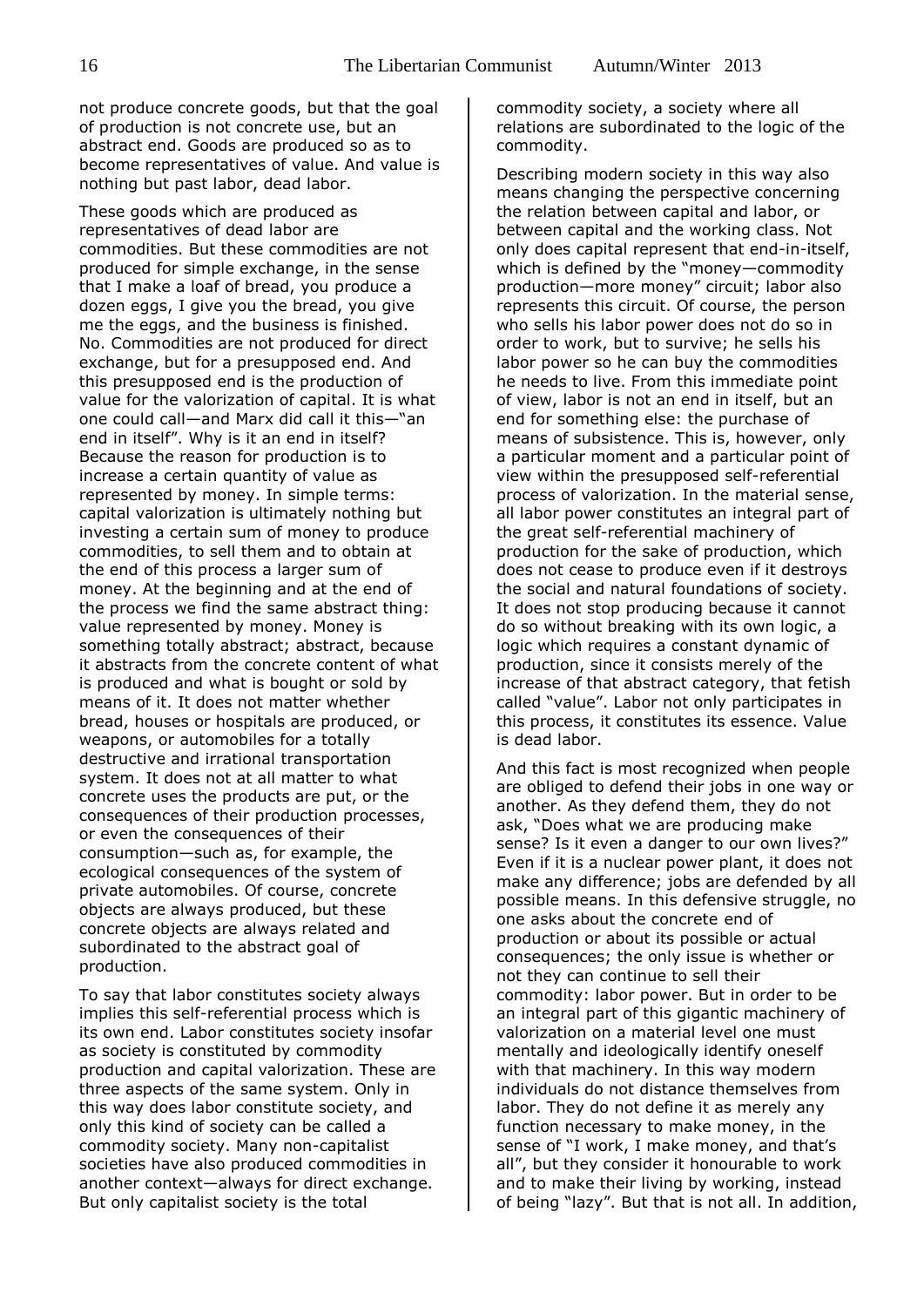the mechanism of working, that is, of functioning within the machinery of valorization, is implanted in the very psyches of individuals socialized by capitalism. For this reason, they feel the need to constantly be in some kind of motion, even if they are not working in the strict sense of the word. They cannot stop moving, they constantly feel the need to be doing something, and they are not capable of leisure. This phenomenon may, perhaps, be more prevalent in Germany than it is here in Portugal, but I think that the trend is the same. It is the tendency to continue in the rhythms of work even outside the job, of occupying one's free time with activities which have the character of labor, such as, for example, the whole cult of sports, of body building, but also the endless "entertainment" within the culture industry. In this sense, one can say that labor has also established itself as an end-in-itself in the psyches of modern individuals.

Seen from this angle, the relation between labor and capital must be re-evaluated—and analyzed in a very different way than traditional Marxism has analyzed it. From the perspective of traditional Marxism, as everyone here knows, the class struggle was the cardinal point. Only the working class was supposed to be capable of overcoming capitalism. This belief was justified with the argument that the interests of the working class were opposed to capital. It was, then, logical to concentrate on the working class as the revolutionary subject. But if we shift perspective, as I am attempting to do now, this point of view is invalid. Of course the interests of capital and labor are opposed in some way: struggles for higher wages, better working conditions, recognition of union rights, etc., cannot be immediately reconciled with capital's interest in increasing its profits. But these opposed interests are rooted in a common social system. Two poles exist within this common social system, capital and labor (other interests also exist, but I am now speaking from the point of view of traditional Marxism). And these poles struggle with each other, of course, but this struggle, in itself, neither transcends nor overcomes the social constellation which constitutes their common boundaries or foundations.

From the historical perspective, one could say that it seemed for a while that the class struggle went beyond capitalism. Why? I would say that the principle reason for this appearance was that in that period, above all during the second half of the 19th century

and the first half of the 20th century, capitalism had not yet fully developed in accordance with its own logic. What does this mean? Well, according to the immanent logic of capitalism, if we view it as a totalized commodity society, each producer and seller of commodities must be the bearer of rights. And the worker, from the formal point of view, is nothing but a seller of a commodity, of the only commodity he possesses: his labor power. But during the period under discussion he did not possess those rights which correspond to a seller of commodities.

The proletarian classes, the working classes of the 19th and early 20th century did not have the right of political representation, to form unions, they were not bearers of the rights of the citizen; they did not possess those basic rights which, by the logic of capitalism itself, correspond to every seller and producer of commodities. What, then, was the unconscious objective of the class struggle? The objective was to realize these rights. The bourgeois classes, of course, did not voluntarily renounce their privileges, but defended them with all the means at their disposal. But this was not a defence against a supersession of capitalism—as the two contending parties imagined it to be—but against the supersession of a particular phase of capitalist development. The result of class struggles was thus the realization of a society where the whole world is the bearer of the same rights, where the existence of trade unions, of social legislation, and of the rights of labor, become the norm. This does not, of course, mean the end of human exploitation, of repression and social inequalities (which are, to the contrary, increasing), etc., but all of this takes place within the established and generalized form of the democratic and legal State, the latter being the political form which corresponds to commodity society.

The systemic identity of capital and labor became increasingly clear in this historical process of the realization and generalization of capitalist society as a totalized commodity society. We see this, for example, in the ideological expressions of the representatives of the labor movement, which went more or less like this: "Those capitalists do not work! We work, they do not work, they are parasites, they do nothing! We are the basis of society because we work!" This is exactly the same polemic which the bourgeois classes directed against the feudal classes in the 18th century: "We are the ones who work! Those dukes, counts and other nobles do no work at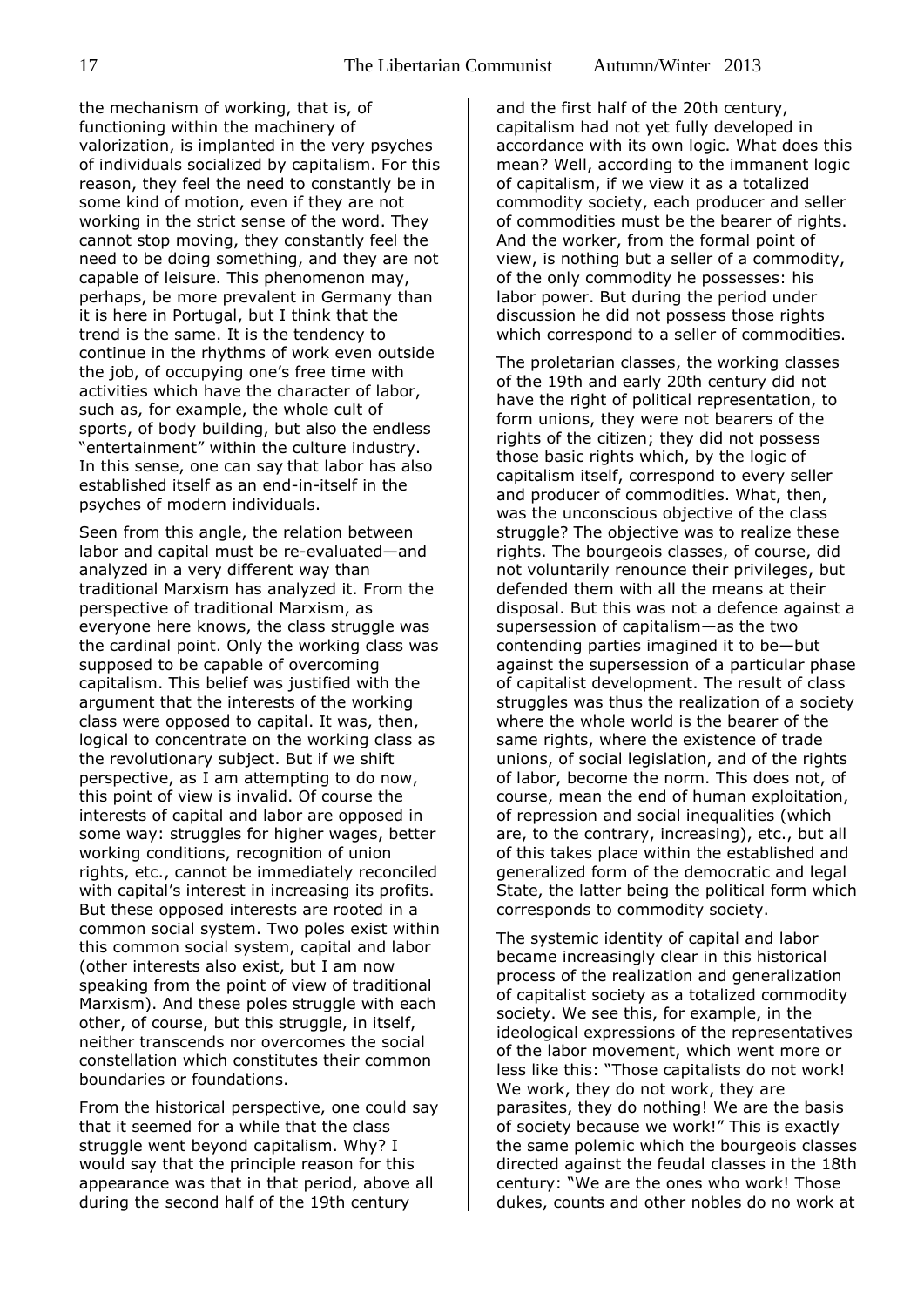all. We are the ones who represent society." The workers movement only assumed this polemic and turned it against the bourgeoisie. In this manner, they undoubtedly increased their self-confidence and won public acceptance. But how? By identifying themselves offensively with their supposed enemy: the bourgeois class. The latter, on the other hand, had no difficulty in showing that it also worked and was by no means "lazy". Henry Ford, for example, called himself "the number one worker in my company"—just as the Prussian king Frederick II said: "I am the number one employee of my State". Nor was he lying, in any respect. The functionaries, the managers and businessmen of capital obviously work. And they often work an extremely gruelling schedule: 11, 12 or 15 hours a day are not exceptional for them. Of course, they work at a much higher level in the social hierarchy, they make a pile of money, but in order to do so they make themselves into slaves of the valorization process of capital, just like the worker in a factory or a cashier in a supermarket. They, too, must obey that abstract end-in-itself which yields to no one. The capitalists do not rule over this automatic process, but are ruled by it, they are functionaries of its constant dynamic.

Little by little, this social reality was positively accepted, it was declared to be a kind of second nature. This has reached the point where workers are now exhorted to see themselves as businessmen, as the "entrepreneurs of their labor power." This is quite consistent ideologically, because if the businessman is a worker, the worker is also a businessman. But it is not by chance that this reversal of the identity of the two poles takes place now. It has the function of legitimizing the deregulation of the labor market, in a situation of a crisis of labor characterized by the constant diminution of sectors of labor with job security and the constant growth of sectors with temporary, precarious and lowpaid jobs. This situation is sold ideologically with a defence of the businessman, saying: "We are no longer workers, we are all businessmen". The relative advantages of a secure job are called obsolete and a kind of barrier to the realization of one's "individuality"; and the life of the "new businessman" is described as that of a "creative individual" who does not allow himself to be restricted by formal rules, by bureaucracy, and things of that sort, but who is happy to constantly be in motion and not to be tied down to a definite job.

What is terrifying about this is that this ideology has been so widely accommodated. I know many people of my own generation, for example, who as of 8 or 10 years ago, did not identify with work at all. They worked only when necessary, in order to survive, or they tried to live on social security. But today they are small businessmen, they work with computers or in advertising, they don't earn much money, but they identify with what they are doing, they work 15 hours a day and are proud of it. They are often only minor employees in precarious conditions, without long-term contracts, and are obliged to take several temporary jobs at the same time, but they actually define themselves as entrepreneurs of their own existence and are proud of their "flexibility".

We are, then, confronted by a paradoxical and contradictory situation: the crisis of labor, the crisis of the society of labor, of the society of commodity production, is accompanied by an extremely strong identification with labor—as the reactions to Schröder's attack on the "lazy" has already demonstrated. In other words, the material foundation of the society of labor is breaking up while, simultaneously, a fundamentalism of labor is produced which seeks to achieve the impossible: to re-establish that foundation. I confess that for some ten or twelve years now I have nourished the slight hope that, with the downfall of labor's objective basis, the ideology of labor would also be shattered. One must, of course, take account of the fact that the social climate of that time was different. Today we face a very different situation. I do not want to say, however, that the identification with labor is total and airtight. There are always many contradictions, not only economic and social but also ideological. For example, the very well-known contradiction wherein labor is being eliminated by the permanent increase of productivity and, despite this fact, it is the unemployed who are blamed for this process. It is quite obvious that this is an irrational argument—but it does work.

One thing remains clear: there is no automatic emancipatory process set in motion by the crisis on an objective level. No. The reactions to "resolve" the system's contradictions could be totally opposed to any impulse towards liberation from the system.

One must view the tremendous increase in racism, which is almost always related to the ideology of labor, within this context; as is shown by such expressions as the following,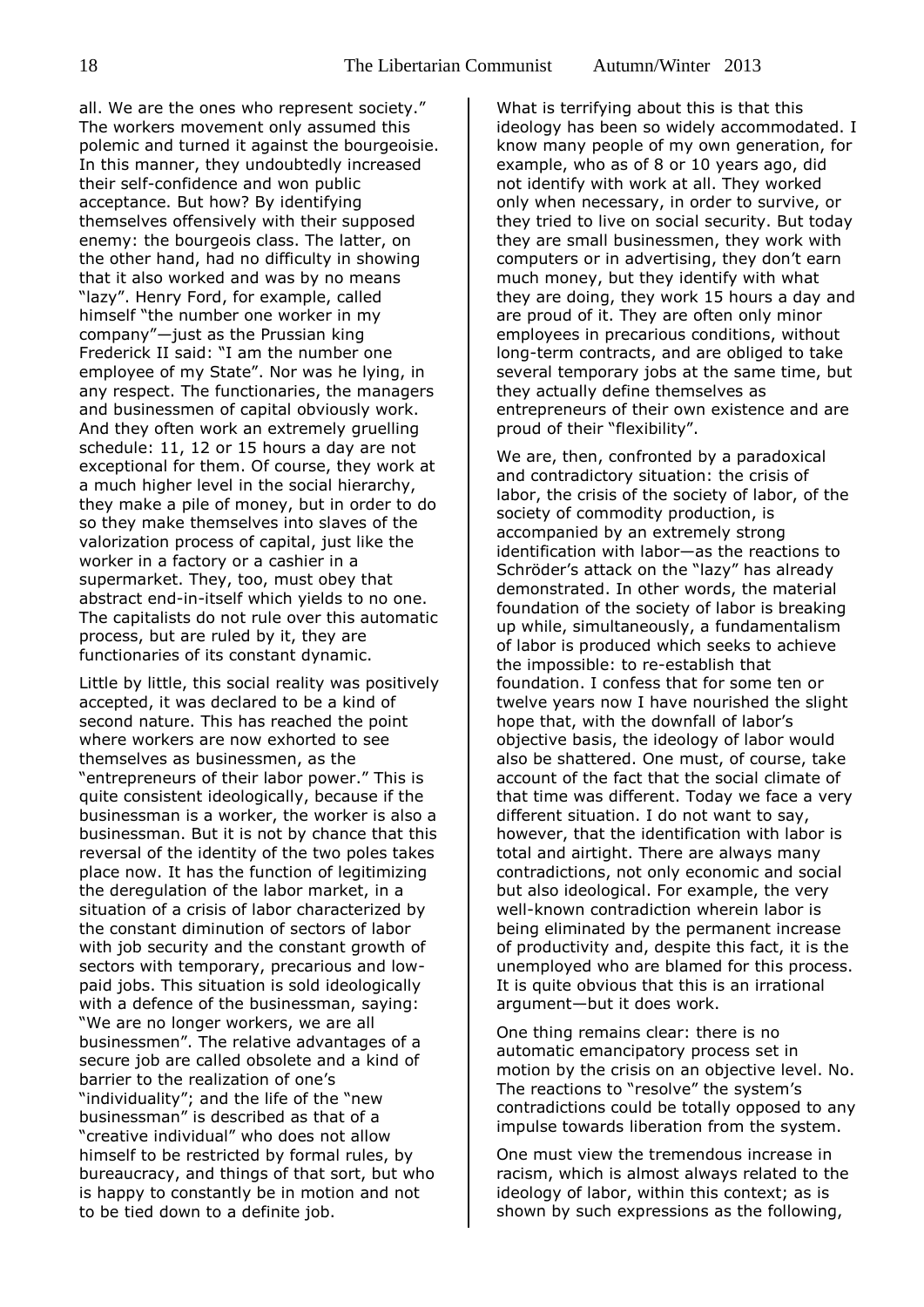for example: "These people who come here, these blacks, they don't want to work, they take advantage of our social welfare system", and things of that kind. Or else the immigrants are accused of "stealing" jobs. These two forms of denunciation are, of course, mutually contradictory: if one does not want to work one cannot at the same time be a rival in the struggle for jobs. These two things cannot simultaneously co-exist. But in racist ideology—as in any other ideology—this does not constitute a problem, because it is not a matter of rational and coherent argument. Racism, like other ideologies which capitalism produced in its long history—above all, anti-Semitism comes into its own during the crisis because it allows the supposed culprits to be defined and thus reaffirms society as it is.

We find ourselves, then, in quite a difficult situation for thinking about the formation of an emancipatory social movement. There is no specific social interest which one could say is opposed to capital and therefore the capitalist system. There is no social class (nor has such a class ever existed, and it never will exist) which could be defined as a potential revolutionary subject. And this means that the revolutionary strategies of traditional Marxism—and in a wider sense, of the traditional left—must be tossed in the gutter; strategies which essentially consist in the attempt to awaken the alleged revolutionary subject by means of agitation and propaganda and to organize it in the party form.

What, then, should be done? There is no simple answer. What can be said is that, on the one hand, it is absolutely necessary to struggle against the increasing economic and social pressure and repression which grows along with the crisis process. But these struggles can only become powerful if they cast doubt upon the prevailing logic of valorization and the commodity, if they do not accept them as invincible social forms. Otherwise, they can always be easily derailed by having to accept, for example, that social spending "must" be reduced because global competition allows no other alternative, or that squatted buildings "cannot" be occupied because this violates the rights of private property, etc.

Against such ideological and practical deception, which is one of the principle causes for the collapse of the social movements of the 1980s and 1990s, it is absolutely necessary to put forth and extend a discourse of radical criticism of commodity society and labor and all of its institutions, these being principally the State, the market and patriarchal domination. Such a discourse could be capable of creating points of orientation of reference for the various particular struggles and helping to ensure that they could be the basis for an anticapitalist movement which measures up to the 21st century.

**Pamphlet Review: Anti Semitism and National Socialism by Moishe Postone**

============================

This pamphlet reproduces an essay by Moishe Postone which was first published in 1986 in *German and the Jews since the Holocaust: The Changing Situation in West Germany.*

Postone begins by arguing that in Germany (West Germany when the original essay was written) neither the conservative/liberal political wing nor the left have been able to come to terms with the relationship between anti-Semitism and National Socialism. The conservative/liberal position has concentrated on the gulf between the Nazi past, focusing on the treatment of the Jews whilst largely ignoring other central features of Nazism and the present situation. However because of the obsession with the division between the past and present it has avoided what Postone describes as; *"a fundamental confrontation with the social and structural reality of National Socialism"* This reality, he adds, did not just vanish in 1945 and the condemnation of anti-Semitism has been used to legitimise the present system. Anti-Semitism has been viewed primarily as a form of prejudice, a scapegoat ideology and this has failed to bring to the surface the concrete relationship between anti-Semitism and central aspects of National Socialism *[pages 3-4].* 

The left has concentrated on different aspects of National Socialism. These include how it functions for capitalism, the destruction of working class organisations, the rearmament programme, its expansionist policies and the bureaucratic nature of party and state domination. However it shares with the conservative/liberal viewpoint a failure to view anti-Semitism as a central block of National Socialism and has also failed to bring out the central relationship between the two.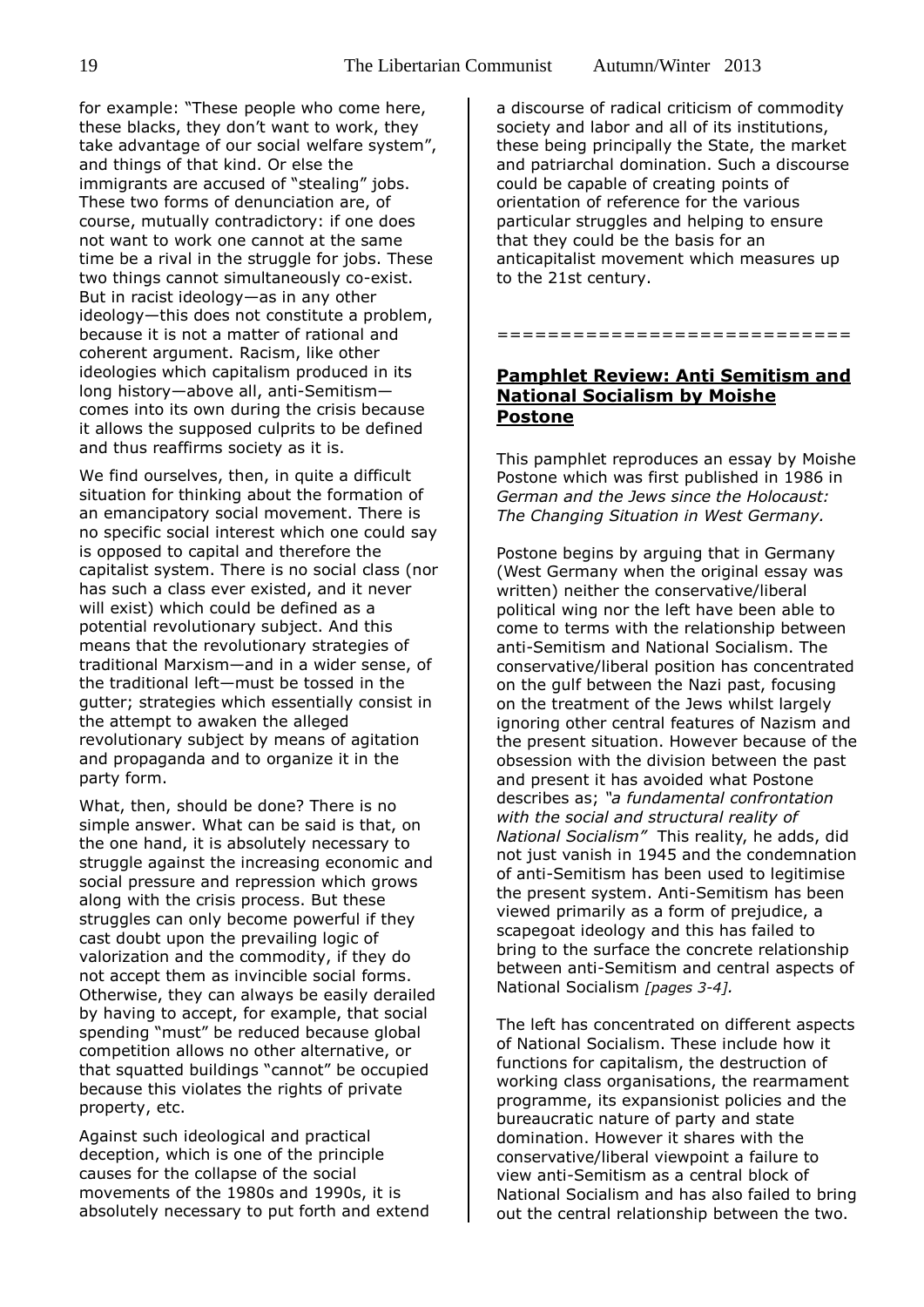Furthermore, Postone points out, both the left and conservative/liberal perspectives view modern anti-Semitism as anti Jewish prejudice, as a form of general racism. But, Postone argues, the Holocaust cannot be understood as long as anti-Semitism is linked to a general form of racism or so long as Nazism is viewed simply in terms of large capital and a bureaucratic police state *[page 4]*.

The Holocaust, Postone argues, should not be viewed in a quantitative way either in terms of the number of people murdered or in the degree of suffering imposed, as there are too many other examples of mass murder and genocide. The particular question to be addressed is qualitative as aspects of the extermination of the Jews by the Nazis seem beyond explanation if anti-Semitism is treated as a scapegoat strategy where the victims could have belonged to any other group. Why for example when Germany was on the verge of defeat was so much effort diverted to transport Jews to the gas chambers *[Pages 5-6]*.

Anti-Semitism, which should not be mistaken with ordinary anti-Jewish prejudice, is an ideology which emerged in Europe in the late 19<sup>th</sup> century. What is common to all anti-Semitism is that there is a degree of power attributed to the Jews. But it is not only the degree but also the quality of this power that separates anti-Semitism from other types of racism. The power attributed to Jews is much greater and is seen as actual and not merely potential. It is also considered to be a power which does not manifest itself directly but needs to find another form of expression. Modern anti-Semitism views this Jewish power as not concretely bound, as lacking roots and therefore assumes it to have a force that it is hard to control *[Page 7]*.

It has often been argued that modern anti-Semitism is bound up with the rapid development of industrial capitalism and all the social problems this brings with it. Such problems tend to be personified and identified and Jews are the ideal candidates. Jews are viewed not merely as the owners of money as in traditional anti-Semitism, Postone notes, they were held responsible for economic crisis and with a range of social restructuring and dislocations resulting from rapid industrialisation *[Page 9]*.

With regard to this sort of analysis there are

two themes. One is the association of Jews with money and the sphere of circulation. Such an explanation was offered, Postone notes, by Max Horkheimer. But as Postone points out the problem with this type of analysis is that the Jews were also seen by the anti-Semitic movement as the force behind social democracy and communism. A second theme linking the rise of anti-Semitism and rapid growth of industrial capitalism concerns the concept of modernity. One advocate of this theory was George L Mosse. This, Postone argues, does at first glance seem an improved analysis from the money and circulation thesis. However despite links such as the rise of plutocracy and growth of working class movements being associated with modernity and the massive and problematic social upheavals related to capitalist industrialisation, this theme also has its weaker points. The Modern would certainly encompass industrial capital but this was not a target for anti-Semitic attacks even in periods of rapid industrialisation. National Socialism also favoured some aspects of modernity such as modern technology. There is a pattern, Postone argues, to the parts of modernity that National Socialism accepted and rejected and that pattern is vital to an understanding of the problem. Such patterns, Postone adds, are not unique to National Socialism and this has far reaching implications.

The acceptance of industrial capitalism by modern anti-Semitism shows that we require an approach that differentiates between what capitalism really is and surface appearances *[Page 11]*. At this point Postone delves into Marxian concepts such as commodities, capital, labour and money relating them to Marx's concept of the fetish *[pages 11-18]*. He than relates this back to the nature of National Socialism and anti-Semitism. Whilst we do not have the space to follow this analysis in full, this part of the pamphlet is of vital interest both in its own right and more importantly for the analysis Postone is developing.

Postone notes an almost exact match between the supposed nature of the power attributed to the Jews by modern anti-Semitism; abstractness, intangibility, universality and mobility and the essential parts of the value dimension of the social forms analysed by Marx. From this Postone attempts to explain the personification outlined above and explain the problem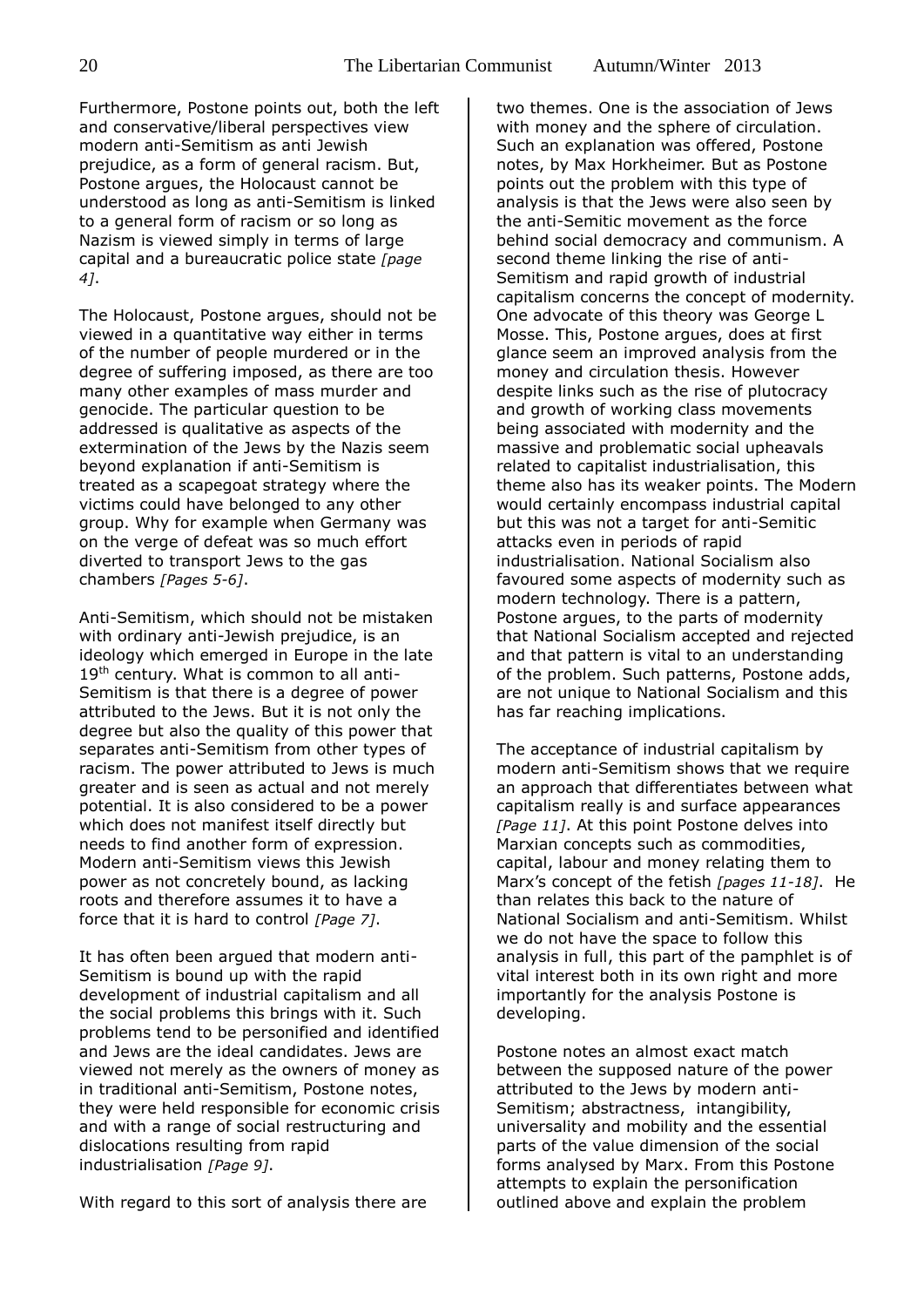regarding why modern anti-Semitism which rejected many aspects of the modern world was more or less positive regarding industrial capital and modern technology *[Page 13]*

National Socialism and anti-Semitism whilst at odds with many anti capitalist movements existing today do share one characteristic and that is the acceptance of the concrete, surface appearance which is not viewed as capitalism alongside a rejection of the abstracted forms which alone are viewed as capitalism. An example was the supposed division between financial and industrial capital in the recent economic crisis. Postone states the following on page 18:

*"The hypostatization of the concrete and the identification of capital with the manifest abstract underlie a form of "anti capitalism" that seeks to overcome the existing social order from a standpoint which actually remains immanent to that order. Inasmuch as that standpoint is the concrete dimension, this ideology tends to point toward a more concrete and organised form of overt capitalist social synthesis."*

In relation to the Jews they were identified not just with money or involvement with the sphere of circulation but with capitalism itself. But, Postone adds, due to it fetishised form capitalism was not associated with industry and technology. Capitalism was only recognised in its abstract form and this was to blame for a wide range of real social and cultural changes linked to the rapid development of modern industrial capitalism *[Page 19]*. Postone goes on to state;

*"The Jews were not seen merely as representatives of capital (in which case anti-Semitic attacks would have been much more class specific). They became the personifications of the intangible, destructive, immensely powerful, and international domination of capital as an alienated social form." [Pages 19-20]*

One question that might be raised, Postone notes is; "*why the biological interpretation of the abstract dimension of capitalism found its focus in the Jews".* The answers Postone provides are as follows: the long history of anti-Semitism in Europe and the known association of Jews with money. The last third of the  $19<sup>th</sup>$  century saw a rapid expansion of industrial capitalism and the political and civil emancipation of the Jews took place in the same period. Jews were to be found in the universities, liberal professions, journalism and the arts. The Jew became widely visible especially in the expanding sphere and professions and these

were associated with the new form of society *[Page 21]*.

The following quote perhaps best sums up the analysis presented by Moishe Postone.

*"Modern anti-Semitism, then, is a particularly pernicious fetish form. Its power and danger result from its comprehensive world view which explains and gives form to certain modes of anticapitalist discontent in a manner that leaves capitalism intact, by attacking the personifications of that social form. Anti-Semitism so understood allows one to grasp an essential moment of Nazism as a foreshortened anticapitalist movement, one characterised by a hatred of the abstract, a hypostatization of the existing concrete and by a single minded ruthlessness – but not necessarily hate filled – mission: to rid the world of the source of all evil." [Page 22]*

We finish with a quote from near the end of the pamphlet.

*Auschwitz, not the Nazi seizure of power in 1933, was the real "German Revolution," the attempted "overthrow," not merely of a political order, but of the existing social formation. By this one deed the world was to be made safe from the tyranny of the abstract. In the process the Nazis "liberated" themselves from humanity. [Page 23]*

If you have not already read this pamphlet we recommend that you obtain a copy, even if you do not entirely agree with all Postone has to say it will make you think. That cannot possibly be a bad thing.

#### **Moishe Postone: Anti-Semitism and National Socialism, published by Chronos Publications.**

#### **Available form Chronos Publications £3, post and packaging included, Cheques made payable to Chronos Publications.**

Also available from Stimulants and Libertarian Communist Literature. Details of all three can be found in the directory at the back of this issue.

=========================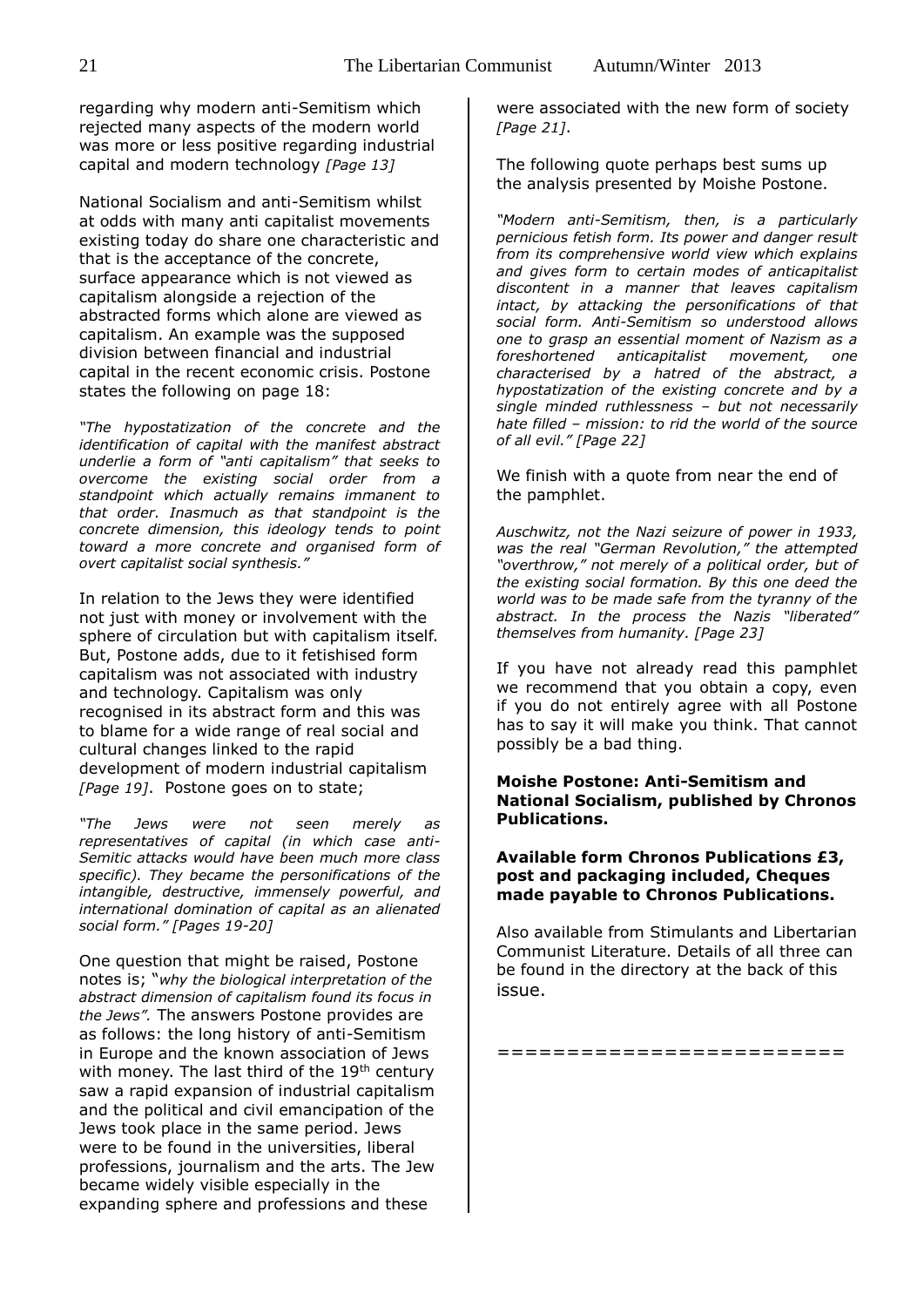# **[How Agri-Food Corporations Make](http://towardfreedom.com/home/environment/1851-how-agri-food-corporations-make-the-world-hungry)  [the World Hungry](http://towardfreedom.com/home/environment/1851-how-agri-food-corporations-make-the-world-hungry)**

# February 2010 Al Huebner

The Winter 2009 issue of [Food First News](http://www.foodfirst.org/) reports that last November the World Summit on Food Security in Rome issued a declaration that the world is now hungrier than ever before. Significantly, this is not the result of food shortage, with world production at 11/2 times that needed to feed every man, woman, and child on the planet. The root cause of this insecurity is the food system itself, which is controlled by a handful of global monopolies. In fact, the crisis comes at a time of record global profits for the world's agri-food corporations. Archer Daniel Midland, Cargill, Monsanto, General Foods, and Wal-Mart all posted profit increases in 2008 of 20% to 86%. For Mosaic, a fertilizer subsidy of Cargill, profits increased by a stunning 1200%.

The World Food Summit did nothing to confront the hunger crisis. The lack of any political will in Rome was so low that not one head of state from a G-8 country showed up (except for Italian Prime Minister Silvio Berlusconi, who of course lives there). With a shocking lack of commitment the G-8 representatives decided to drop the goal of ending world hunger. Now the rich countries need only work to halve hunger by 2015.

In a situation with many parallels, in November the US Department of Agriculture reported an alarming increase in food insecurity in the US; one in seven Americans don't get enough food throughout the year. The USDA report refers to household food shortages, yet in the US, as in the world, there is no food shortage. An obvious question comes up: why, in the most productive farming country in the world, do we have so many hungry people? The answer is that families simply don't have enough money to buy the food they need.

The reasons for this aren't hard to find. The nation's food workers make up 18% of all workers in the US. But those who pick, process, pack, and serve our food are the lowest paid of any industry. This is analogous to the global situation, where most of the world's hungry are poor farmers. In both cases women and children suffer the most.

While more than 1 billion people in poor countries aren't sure where their next meal is coming from, many chronically food-insecure countries are selling their land, as Raphael Grojnowski reports in the same issue of Food First News. Sudan, Ethiopia, and Cambodia, for example, have already sold nearly 40 million hectares of their best agricultural land to foreign investors, mainly from the Middle East, China, and South Korea. This is a classic imperialist land grab that, like those familiar from the past, leads to a steady deterioration of the condition of human beings, not to mention degradation of the environment.

Spurred by the global food-price crisis and supply shortages in the volatile world food market, wealthy but food-deficient countries are buying up vast tracts of land, especially in Africa. There they expect to grow food and fuel long distance. Promising new technologies and employment to some of the world's most neglected areas has many poor governments rushing to attract these new investments.

These land deals are negotiated in total secrecy and are having devastating effects on local farmers and their families. To make room for the new foreign mega-farms, small farmers are being dispossessed of their land. In their place, huge monoculture plantations to feed foreign consumers are being established, using industrial farming techniques that have extremely damaging environmental effects, such as chemical contamination of rural water supplies.

While many peasant organizations are relentlessly drawing attention to this devastating land-grabbing, the UN and other agencies have been characteristically slow to act. At last year's World Food Summit three UN agencies and the World Bank finally announced plans to draft a code of conduct for such "foreign land acquisitions." But the proposed guidelines are only a non-binding and voluntary code. Worse yet, its implementation is scheduled for late 2010, leaving investors another year to make secret deals for prime agricultural real estate overseas.

============================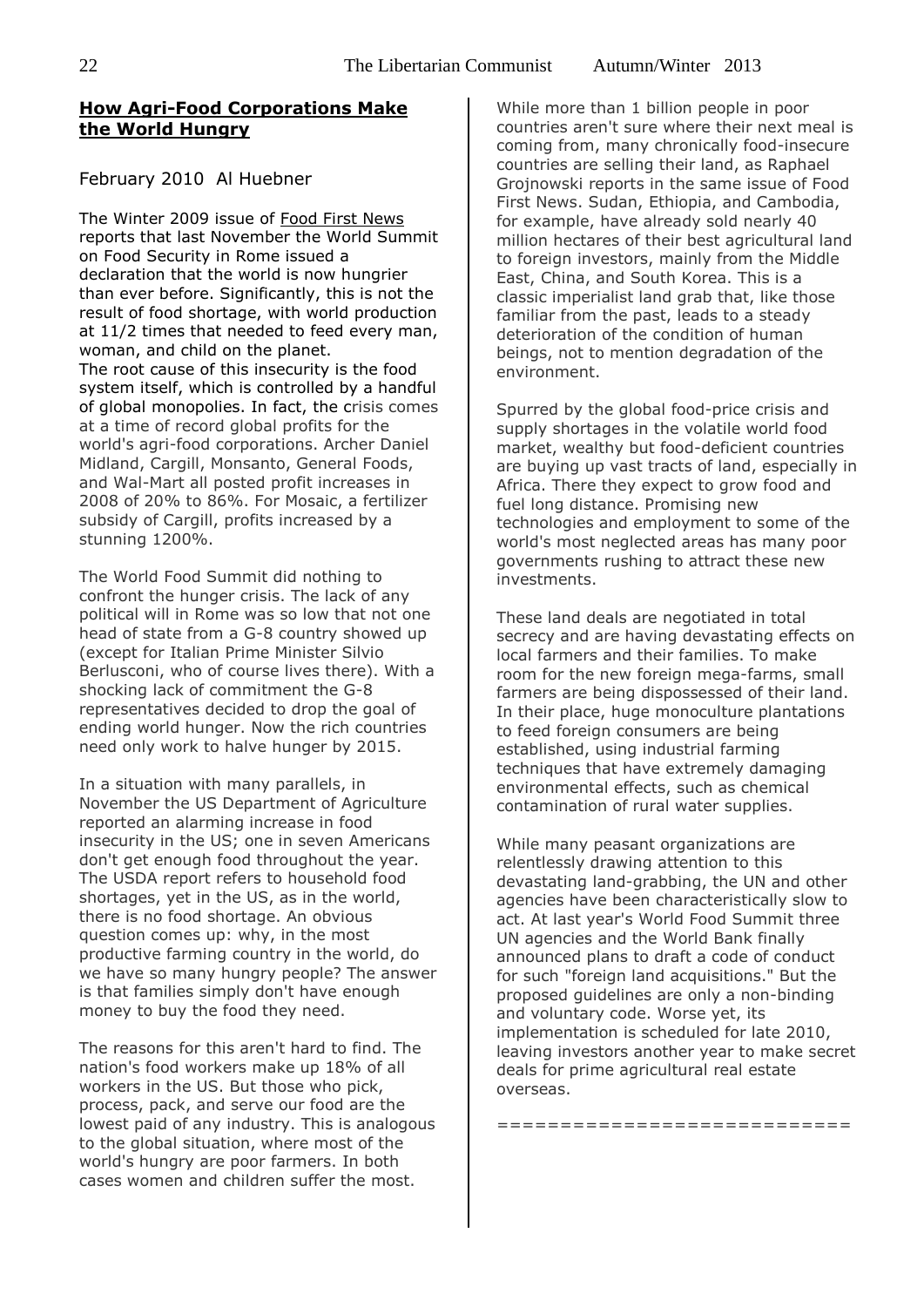# **Capital and History**

# *Robert Kurz*

Published *as ["Kapital und](http://www.exit-online.org/textanz1.php?tabelle=aktuelles&index=2&posnr=359)  [Geschichte"](http://www.exit-online.org/textanz1.php?tabelle=aktuelles&index=2&posnr=359) in [Neuen Deutschland](http://www.neues-deutschland.de/artikel/147720.kapital-und-geschichte.html?sstr=kapital|und|geschichte) on April, 24, 2009*

*Translated by Parker Everett of [The](http://www.chicagopoliticalworkshop.webs.com/)  [Chicago Political Workshop](http://www.chicagopoliticalworkshop.webs.com/) on May 18, 2009*

The confidence in capitalism is apparently unshakeable; also on the Left. Out of all crises it will rise like a phoenix from ashes and will start a new recovery. In the meantime, it can no longer be denied that we have to be concerned with the contemporary historical slump. A new world economic crisis with unpredictable consequences stands on the agenda of history. But nevertheless everyone asks only: When will the crisis end? Which type of capitalism will come after the crisis? This anticipation supports itself on the understanding that capitalism is "the eternal return of the same." The elementary mechanisms of exploitation always remain the same. There are technological revolutions, social upheavals, changes in "the balance of power" and new hegemonic powers. However, that is only an outward "history of events," a perpetual on and off of cycles. From this point of view, the crisis is purely functional for capitalism. It leads to a "correction," by devaluating surplus capital. Thus making the way free for new processes of accumulation.

This understanding does not take the internal dynamics of capitalism seriously. There is also another conception. Accordingly, exploitation exists actually only in the historical dynamics of an ascending development of productive forces. It is not merely technological change, but, in this way, new conditions of exploitation are established. Therefore capitalism is not the "eternal return of the same," but an irreversible historical process, which drives toward a point of culmination. Because in the process of the internal history of capitalism, the margin [Spielraum] for the exploitation narrows itself. The impetus for this is the liberation/redundancy [Freisetzung] of labor power, which is made superfluous/redundant [überflüssig] to an always increasing extent by scientific-technological aggregates. Labor constitutes, however, the substance of the capital, since it alone produces real increases in value. Capitalism can compensate this internal contradiction only by an expansion of

the credit system, thus through anticipation of a future increase in value. However, this systematic "snowballing" must press at its limits if the anticipation is stretched too far into the future. From this point of view, crises do not constitute a purely "corrective function," but they historically strengthen and advance toward an internal barrier of exploitation.

Now the question is what status does the new world economic crisis have. The representatives of the second point of view are accused of just wanting to wait to the end of capitalism. However, the reaching of an inner barrier does not replace social emancipation, but would just plummet global society into chaos. Much more the representatives of the first point of view could be accused of believing that they themselves naively want to wait, as capitalism begins to grow again after the "correction." A lot of the left shares this hope with the ruling elites. However, what if it does not behave this way? If no new potential for real exploitation can be specified, then the theory of "correction" remains an empty formula. A new form of labor-intensive production, however, is nowhere in sight. It could provide a rude awakening for the general expectations. The question then would be: What comes after capitalism? The mere nationalization of capitalist categories is no longer an option, but is itself already history. If this crisis should be overcome by and through civilization, then perhaps more is required than to wait for the next upturn.

+++++++++++++++++++++++++

#### Anti State, Non Market Sector Groups

#### worldsocialistmovement/SPGB:

worldsocialism.org/spgb: Postal address: 52 Clapham High Street London SW4 7UN. Email [spgb@worldsocialim.org](mailto:spgb@worldsocialim.org) 

#### Promotional Material for the World Socialist Movement:

See previous issues or contact [veronica.clanchy@hotmail.co.uk](mailto:veronica.clanchy@hotmail.co.uk) or phone 01202 569826

"Role Modelling Socialist Behaviour: The Life and Letters of Isaac Rab. Further details can be obtained by contacting the address below.

World Socialist Party US (WSPUS) website: www.wspus.org Postal address: World Socialist Party, Box 440247, Boston, MA 02144.